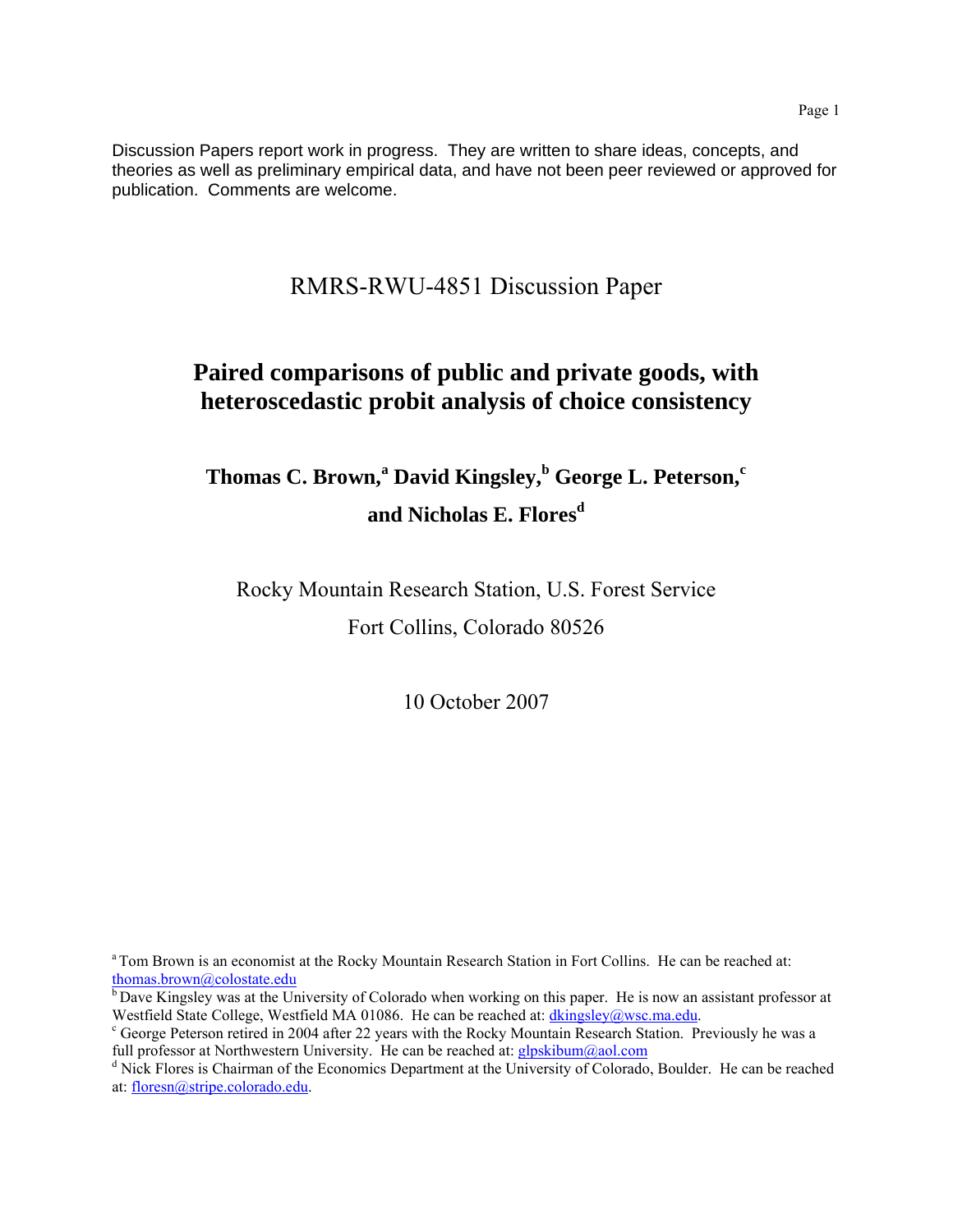### **Abstract**

We examined the reliability of a large set of paired comparison value judgments involving public goods, private goods, and sums of money. The consistency of the respondents' choices was examined in three ways: computation of the coefficient of consistency, using a simple preference-score-based approach that attempts to isolate individual inconsistent choices, and with heterscedastic probit analysis. As respondents progressed through a random sequence of paired choices they were each given, their response time decreased and they became more consistent, apparently fine-tuning their responses, suggesting that respondents tend to begin a hypothetical value exercise with relatively imprecise preferences and that experience in expressing preference helps reduce that imprecision. Consistency was greater for private than for public good choices, and greater for choices between a good and a monetary amount than for choices between two goods. However, the consistency for public good choices was only slightly lower than for the private goods.

#### **Table of Contents**

| Results.    |    |
|-------------|----|
|             |    |
|             |    |
|             |    |
|             |    |
|             |    |
|             |    |
| Discussion. |    |
|             |    |
|             |    |
|             |    |
|             |    |
|             |    |
|             | 20 |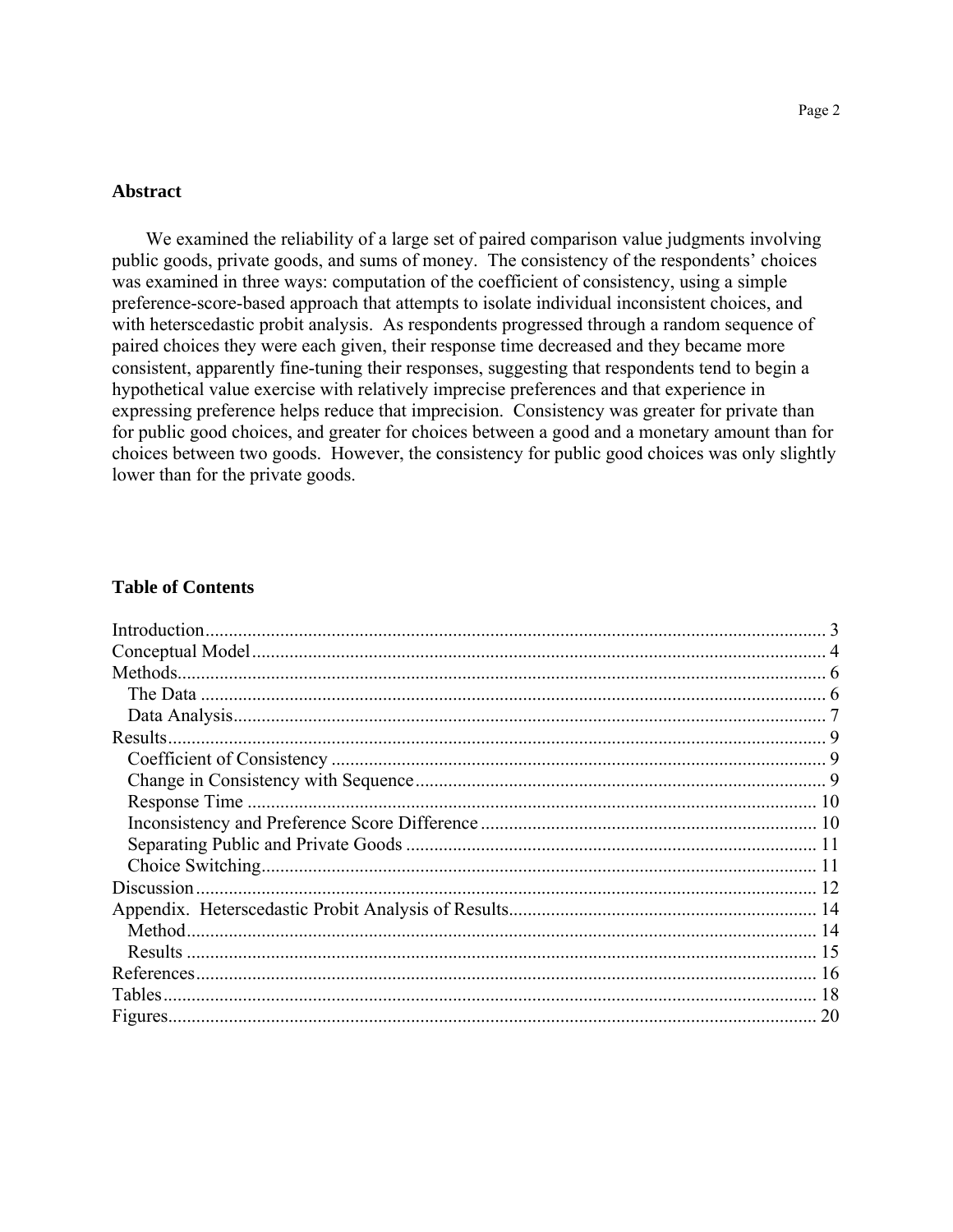### Paired comparisons of public and private goods, with heteroscedastic probit analysis of choice consistency

#### **Introduction**

How precisely do people know their preferences? It is common in applications of utility theory to assume that people know their preferences perfectly. In modeling people's choices we therefore assume that error in estimation is attributable to missing variables or errors in measurement. But is this a reasonable assumption, especially when the preferences are about unfamiliar goods?

According to McFadden (2001), Thurstone (1927) was the first to propose a choice model that allowed for, indeed expected, errors in human judgment and preference. Thurstone had the advantage of years of prior research by fellow psychologists into people's paired judgments of physical stimuli, such as the weights of objects or the loudness of sounds, which demonstrated that people's accuracy in judging the relative magnitudes of such stimuli decreased as the difference between the stimuli lessened (Brown & Peterson, 2003). He extended this finding to the domain of preferences (e.g., Thurstone & Chave, 1929) and developed a theory and method for estimating the relative magnitudes of the stimuli, using the amount of inconsistency in preference as an indication of the closeness of the stimuli.

The possibility of error—or, more precisely, imprecision or uncertainty—in individual preference as proposed by Thurstone did not go unnoticed over the years. As McFadden explains, Marschak (1959) brought the idea to the attention of economists. Although economists' adaptation of the random utility notion focused on exogenous sources of error, endogenous error has been mentioned occasionally over the years by economists (e.g., Hausman & Wise, 1978) and is gradually becoming more accepted (e.g., Ben-Akiva & Lerman, 1985; Bockstael & Strand, 1987; Li & Mattsson, 1995; Rieskamp et al., 2006).

Survey methods such as contingent valuation or conjoint (multi-attribute) analysis have emerged as primary methods for estimating the economic value of public goods. With these methods we rely on people's responses to questions about their willingness to pay (WTP) for a certain good or on their choices among goods that are each available at a price. These methods were initially used to value quasi-private nonmarket goods, such as an individual recreation opportunity on public land, or, in the case of conjoint analysis, consumer goods, but the methods have been extended to value public goods such as air quality protection and wilderness preservation. Many contingent valuation studies (see Carson et al., 1994) and several conjoint studies have valued public goods. However, the extension to public goods incurs potential problems related to, among other things, respondents' lack of familiarity with purchasing such goods.

The question about how well people know their preferences has been addressed, within contingent valuation, in part via reliability studies. Some of these studies used the test-retest approach, where a sample is asked the same question on two different occasions. Time periods between tests have varied from a few weeks to several years, and both public and private goods have been studied. In all cases significant correlations were found between the two occasions; most correlations fell in the 0.5 to 0.8 range (see Jorgensen et al., 2004; McConnell et al., 1998 for summaries of these studies). Other studies used different samples at different times and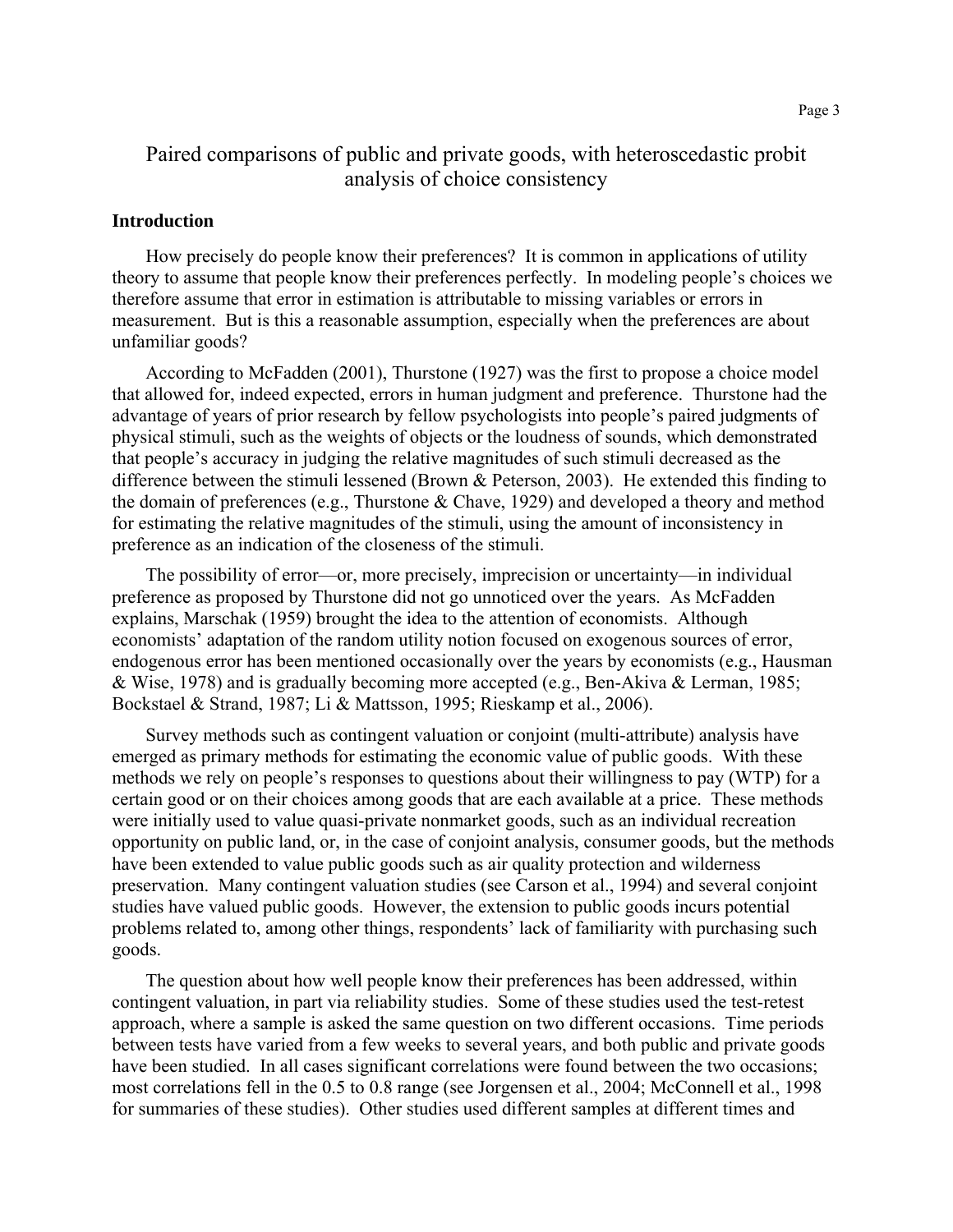compared estimates of mean WTP (Jorgensen et al., 2004; McConnell et al., 1998 list some of these), generally finding no significant difference between the estimates.

These studies provide a general sense of confidence in the contingent valuation method, but they do not deal directly with the question posed above, about the precision with which a given subject is able to respond to a WTP question. They also do not help us understand whether subjects learn about their preferences in the course of forming an answer. The studies are unable to address these questions because they ask each respondent only one or a few monetary valuation questions. Our methods, because we ask each respondent a large number of valuation questions, help answer these questions. Most importantly, our methods allow us to observe and test for changes in the consistency of preferences as respondents proceed through the multiple valuation questions they are given.

Despite the fact that the reliability of stated WTP has been found to be adequate in the studies referred to above, it has long been thought that reliability would be substantially less for public than for private goods (Cummings et al., 1986), principally because public goods lack market prices and people have less experience valuing them. Only one study, by Kealy et al. (1990), tested this conjecture. The authors obtained WTP estimates for a private good and a public good from separate samples, and then replicated those estimates with the same two groups two weeks later. They found that the test-retest reliability of the estimate for the public good was only slightly less than, and not significantly different from, that of the private good estimate, thereby rejecting the Cummings et al. conjecture. We took a second look at this issue by including both public and private goods in our surveys.

Our approach uses the paired comparison (PC) method, which dates back to Fechner (1860) and has been studied extensively (e.g., Bock & Jones, 1968; David, 1988; Thurstone, 1927; Torgerson, 1958). The method yields an individual respondent's preference order among items of a choice set by presenting the items in pairs and asking respondents to choose the item in each pair that best meets a given criterion, such as being the more preferred. Importantly for our purposes here, the method yields individual estimates of reliability.

The PC method asks each respondent to make numerous binary choices. When all possible pairs of the items are presented and the number of items is large enough that respondents have difficulty recalling past choices, the method offers abundant opportunities for inconsistency in preference, which provide our first measure of reliability. In addition, we repeated some of the pairs at the end of the session, offering a short-term test-retest measure of reliability. We report on these two approaches for assessing reliability for public and private good choices, and also examine how response time and consistency of preference changes over the course of a session and how response time varies by type of choice (public or private good) and by consistency of the choice.

#### **Conceptual Model**

As proposed by Thurstone (1927) in his exposition on paired comparisons, preferences are probably best described by a stochastic function. This function is now commonly known as a random utility function in recognition of the belief that the true utilities of the items are the expected values of preference distributions. The random utility function (*U*) consists of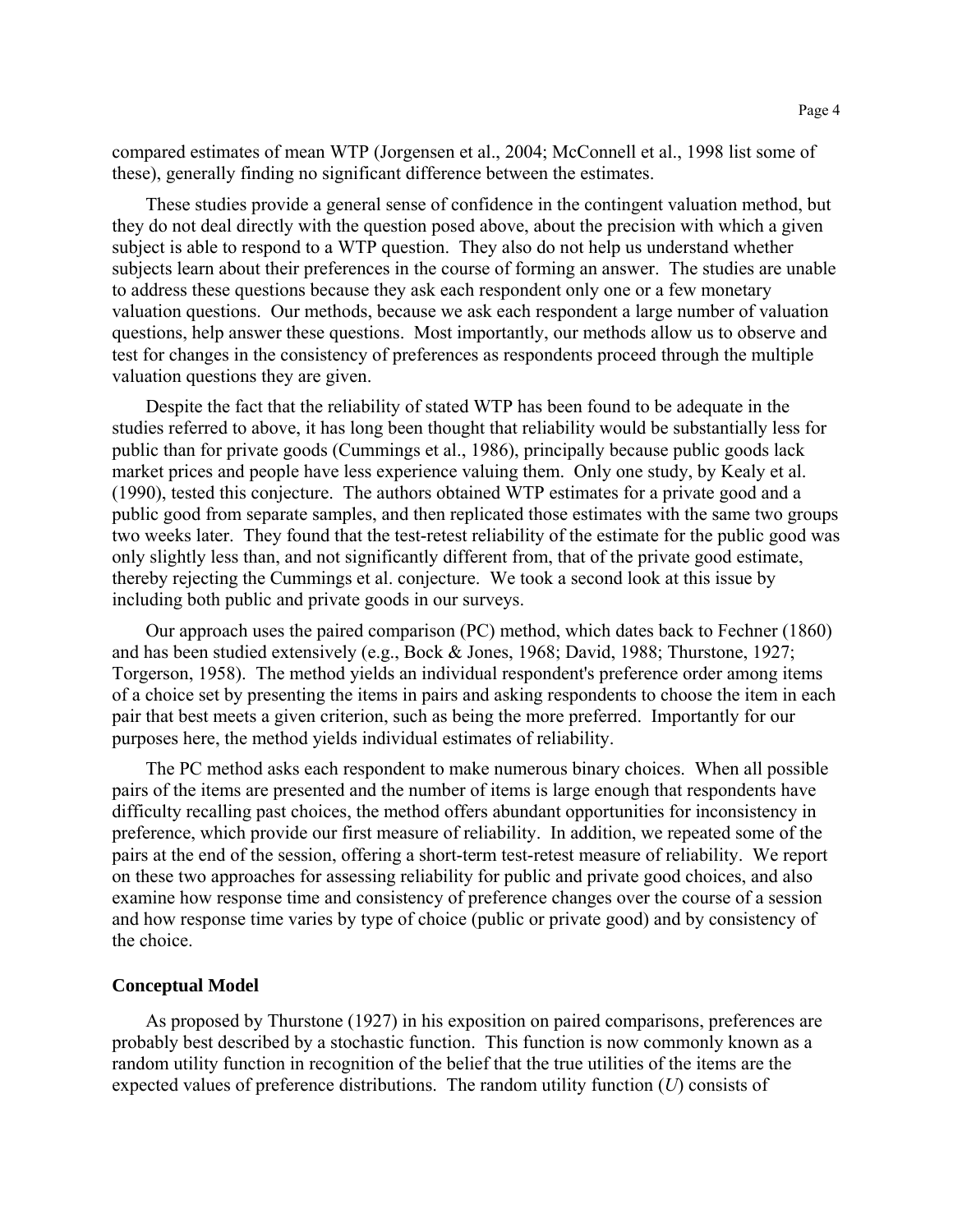deterministic (*V*) and random ( $\varepsilon$ ) components.<sup>1</sup> For example, the utility of items 1 and 2 to respondent *i* on choice occasion *j* can be represented by the following two relations:

$$
U_{ij1} = V_{i1} + \varepsilon_{ij1} U_{ij2} = V_{i2} + \varepsilon_{ij2}
$$
 (1)

The randomness signified by  $\varepsilon$  in the current application is inherent in the individual choice process, which is subject to fluctuations and disturbances that are beyond our ability to model deterministically. Among a respondent's choices in a PC exercise, this variation has at least three potential sources. First, choices are subject to measurement error, which occurs, for example, when a respondent mistakenly pushes the wrong key or checks the wrong box to record a choice. Second, preferences may be subject to momentary fluctuations resulting from preference imprecision (Thurstone, 1927). Third, preference for multi-attribute items may vary with the mix of attributes of the pair of items being compared. This may occur, for example, when respondents weight attributes differently when making different comparisons (Tversky, 1969), make different assumptions about incompletely described items when making different comparisons, or have multiple objective functions (Hicks, 1956) and focus on different objectives when making different comparisons.

The probability of an individual selecting item 1 in a comparison of items 1 and 2 is given by:

$$
P(U_{ij1} > U_{ij2}) = P(V_{i1} + \varepsilon_{ij1} > V_{i2} + \varepsilon_{ij2})
$$
\n(2)

This probability *P* is greater the larger is  $V_1 \to V_2$  and the narrower are distributions of  $\varepsilon_1$  and  $\varepsilon_2$ . An inconsistent response occurs when  $U_{ij2} > U_{ij1}$  although  $V_{i1} > V_{i2}$ , and can happen when the distributions of  $\varepsilon_{ij1}$  and  $\varepsilon_{ij2}$  about their respective *V*s overlap.

We suspect, in line with the Cummings et al. (1986) conjecture, that *ε* will tend to be wider when the items lack market prices and when respondents have little experience valuing them. Because these conditions are more often the case with public than with private goods, we hypothesize that reliability will be lower for public good choices than for private good choices. Similarly, we hypothesize that respondents will take more time to make public than private good choices and that inconsistent choices will take more time than consistent choices.

In each PC session, respondents made over 100 choices among all possible pairs of the items. As respondents work through the sequence of choices they may fine-tune their preferences. Perhaps the most likely change with sequence is a narrowing of the disturbance term as respondents become more settled in their preferences. We hypothesize such a narrowing, and thus a drop in inconsistency with sequence.

 <sup>1</sup> <sup>1</sup> Thurstone thought of  $\varepsilon$  a normally distributed about mean *V*, leading to a random utility function that is now characterized using the binary probit model. Other distributional forms for *ε* are feasible and commonly assumed in modern discrete choice analysis (Ben-Akiva & Lerman, 1985).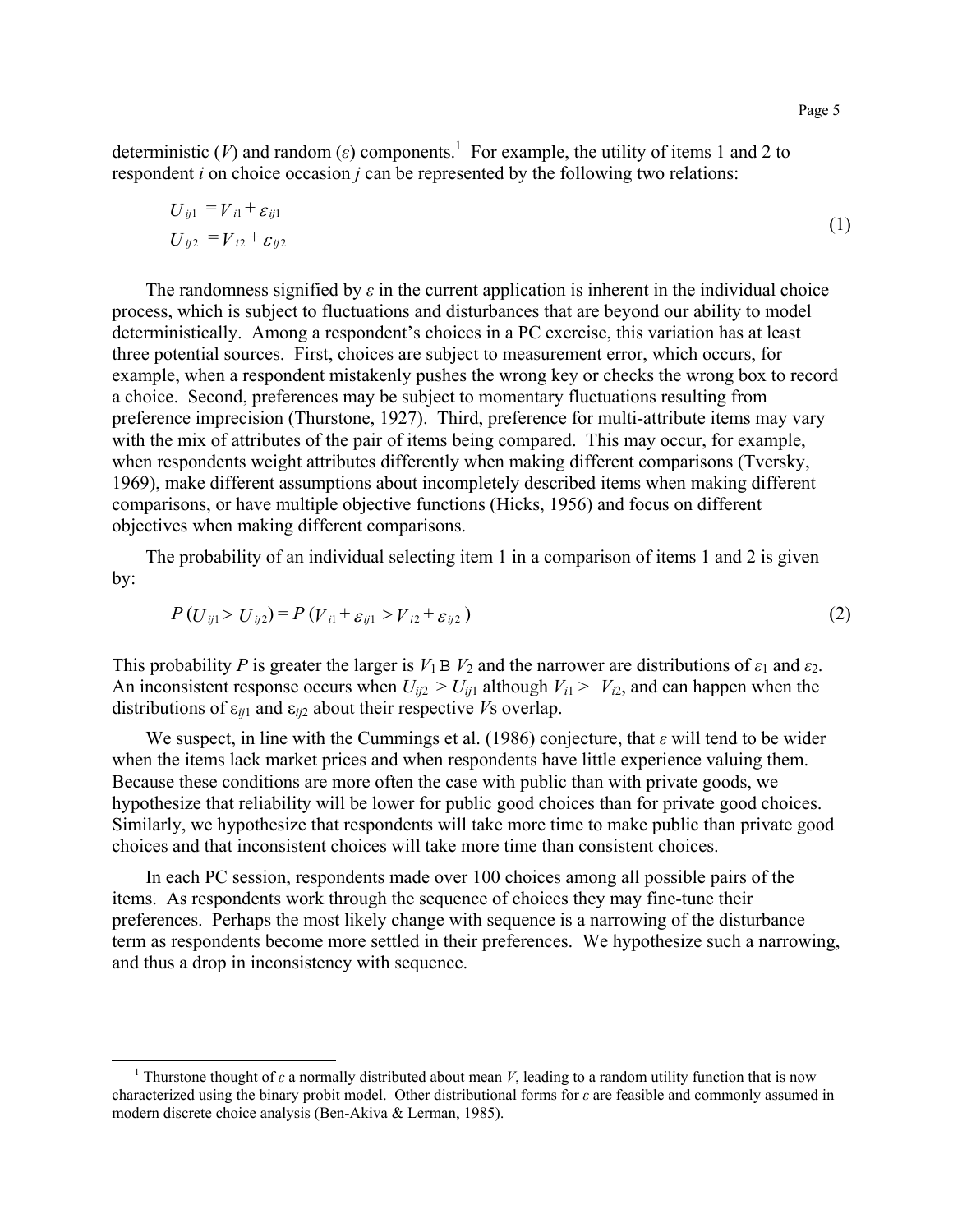For this paper we combined data from three studies. Each study focused on specific valuation issues apart from the reliability concerns of this paper, but all three studies used the same basic procedure for eliciting PC responses, enabling us to aggregate the data to evaluate two measures of respondent reliability, one based on isolation of inconsistent choices among the original choices and the other relying on a retest of the original choices. In this section, the PC procedure and the data it provides are described and our analysis procedures are summarized.

#### *The Data*

The three studies that provided the data for this paper (Table 1) each obtained judgments for a mixture of public goods, private goods, and amounts of money. Some goods were used in more than one study, but most were unique to a specific study. Across the three studies, a total of 979 respondents, all university students, provided PC judgments. All public goods were locally relevant, involving the university campus or its surrounding community. All private goods were common consumer items with specified prices. In total, these three studies yielded 129,984 respondent choices, each between a pair of items.

As an example of the methods of these three studies, we summarize the methods used by Peterson and Brown (1998). The choice set consisted of six public goods, four private goods, and eleven sums of money  $(21$  items in total).<sup>2</sup> Each respondent made 155 choices consisting of 45 choices between goods and 110 choices between goods and sums of money. They did not choose between sums of money (it was assumed that larger amounts of money were preferred to smaller ones), but did choose between all other possible pairs of the items. The 327 respondents yielded a total of 50,685 binary choices.

The four private goods of the Peterson and Brown (1998) study were: a meal at any local restaurant, not to exceed a cost of \$15; a \$200 certificate useable at any local clothing store; a \$500 certificate for air travel on any airline; and two tickets for one of four listed events (e.g., a professional football game) with an estimated value of \$75. The six public goods were of mixed type. Two were pure public environmental goods, in that they were nonrival and nonexcludable in consumption. One was the purchase by the university of 2,000 acres of land in the mountains west of town as a wildlife refuge for animals native to the area; the other focused on clean air and water. The remaining four public goods were excludable by nature but stated as nonexcludable by policy, and were nonrival until demand exceeds capacity. One was a no-fee library service that provides video tapes of all course lectures; the others involved campus parking capacity, a campus music festival, and student dining facilities. The eleven sums of money were \$1, \$25, \$50, \$75, and \$100 to \$700 in intervals of one hundred. These amounts were derived from pilot studies in order to have good variation and distribution across the values of the goods.

Respondents were asked to choose one or the other item under the assumption that either would be provided at no cost to the respondent. The respondent simply chose the preferred item in each pair. If respondents were indifferent between the two items in a pair, they were still

<sup>&</sup>lt;sup>2</sup> Complete lists of the goods are found in chapter 2 of the Discussion Paper "An enquiry into the method of paired comparison: Reliability, scaling, and Thurstone's law of comparative judgment" available at http://www.fs.fed.us/rm/value/discpapers.html.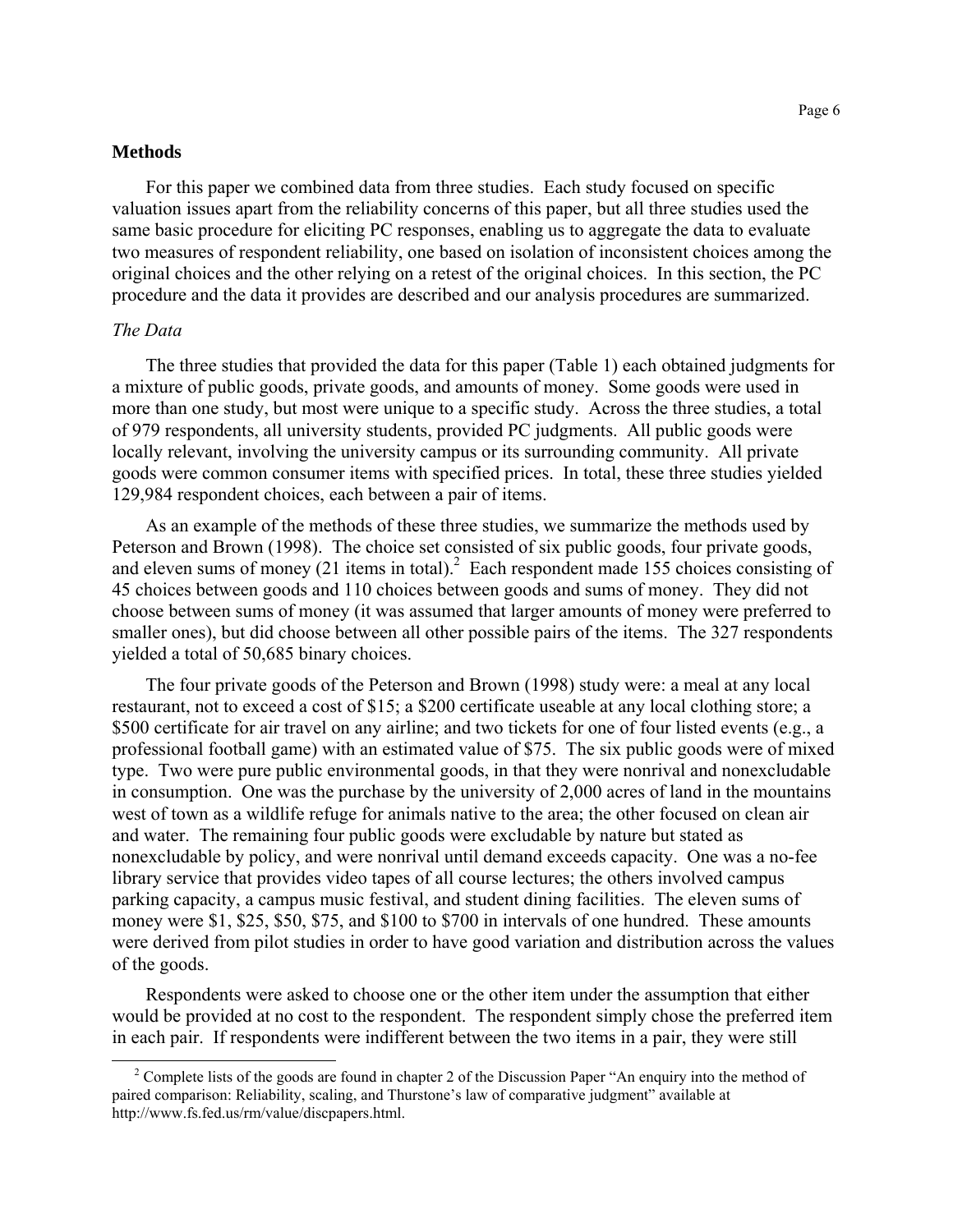asked to make a choice; indifference across respondents was later revealed as an equal number of choices of each item $<sup>3</sup>$ </sup>

The surveys were administered on personal computers that presented the pairs of items on the monitors in random order for each respondent to control for order effects. The items appeared side-by-side on the monitor, with their position (right versus left) also randomized. The respondent entered a choice by pressing the right or left arrow key and, as long as a subsequent choice had not yet been entered, could correct a mistake by pressing the backspace key and then selecting the other item. Review of prior choices was not possible. At the end of the original paired comparisons, the computer presented some of the pairs a second time, without a break in the presentation and without a prior announcement that some pairs would be repeated. The pairs presented for retrial were of two kinds, those pairs for which the individual's choice was not consistent with the dominant preference order as defined by the preference scores (see the definition of preference score below), and ten randomly selected consistent pairs. The individual pairs in these two sets of repeated choices were randomly intermixed. The computer also recorded the time taken to enter each choice. Respondents were not told that response time was recorded.

#### *Data Analysis*

Given a set of *t* items, the PC method presents them independently in pairs as  $(t/2)(t-1)$ discrete binary choices. These choices yield a *preference score* for each item, which is the number of times the respondent prefers that item to other items in the set. A respondent's vector of preference scores describes the individual's preference order among the items in the choice set, with larger integers indicating more preferred items. In the case of a 21-item choice set, an individual preference score vector with no circular triads contains all 21 integers from 0 through 20. Circular triads (i.e., choices that imply A>B>C>A) cause some integers to appear more than once in the preference score vector, while others disappear.

For a given respondent, a pair's *preference score difference* (PSD) is simply the absolute value of the difference between the preference scores of the two items of the pair. This integer, which can range from 0 to 20 for a 21-item choice set, indicates on an ordinal scale the difference in value assigned to the two items.

The number of circular triads in each individual's responses can be calculated directly from the preference scores. The number of items in the set determines the maximum possible number of circular triads. The individual respondent's *coefficient of consistency* is calculated by subtracting the observed number of circular triads from the maximum number possible and

<sup>&</sup>lt;sup>3</sup> Providing subjects with an indifference option may have its advantages. If it worked well, it would allow us to separate real indifference from other sources of inconsistency. However, providing an indifference option runs the risk of allowing subjects to avoid all close calls. If, as Torgerson (1958) argues, the probability of true indifference at any given time is "vanishingly small," forcing a choice maximizes the amount learned while still allowing indifference to be revealed in data from multiple subjects or from a given subject responding multiple times.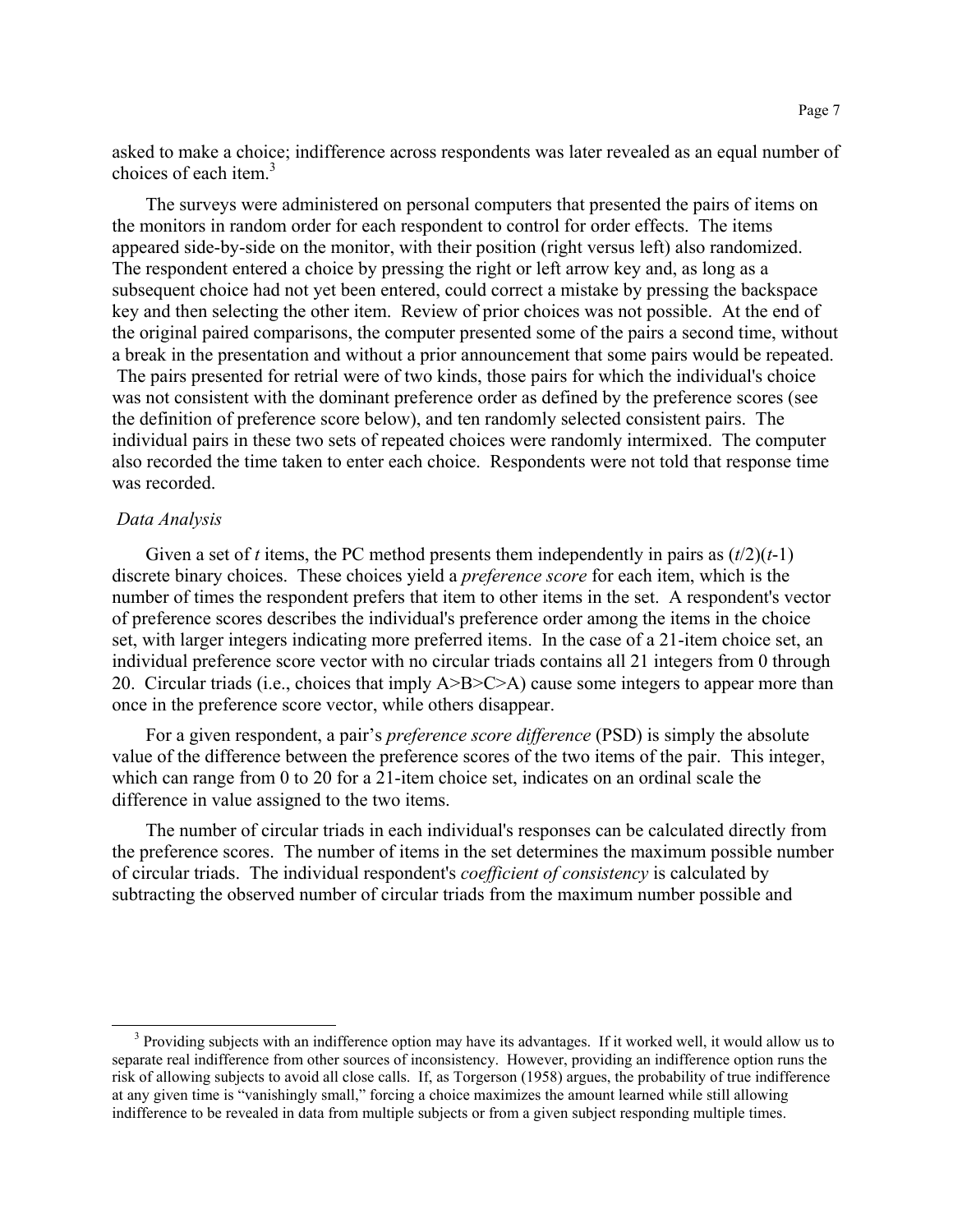dividing by the maximum.<sup>4</sup> The coefficient varies from one, indicating that there are no circular triads in a person's choices, to zero, indicating the maximum possible number of circular triads.

When a circular triad occurs, it is not unambiguous which choice is the cause of the circularity. This is easily seen by considering a choice set of three items, whose three paired comparisons produce the following circular triad: A>B>C>A. Reversing any one of the three binary choices removes the circularity of preference; selection of the one to label "inconsistent" is arbitrary. However, with more items in the choice set, selection of *inconsistent choices* (i.e., choices where  $U_{ii2} > U_{ii1}$  although  $V_{i1} > V_{i2}$ ), though still imperfect, can be quite accurate. For each respondent, we selected as inconsistent any choice that was contrary to the order of the items in the respondent's preference score vector, with the condition that the order of items with identical preference scores was necessarily arbitrary. Simulations show that the accuracy of this procedure in correctly identifying inconsistent choices increases rapidly as the PSD increases. In simulations with a set of 21 items and assuming normal dispersion distributions, the accuracy of the procedure rises quickly from 50% at a PSD of 0 to nearly 100% at a PSD of 5. Simulations also show that the procedure is unbiased and thus can be used to compare consistency across sets of choices, such as sets representing different classes of goods or different points along the sequence of choices (e.g., first pair versus second pair). $5$ 

The proportion of choices that were selected as inconsistent by the double-sort procedure, across all respondents, provides one of our three measures of reliability. We computed this measure for all choices together, and then for three partitions of the data. First, the measure was computed for each choice in the order the choices were made (i.e., it was computed for all the first choices, all the second choices, etc.). Plotting the proportion inconsistent for each choice, with the choices in sequence, shows how inconsistency changes as respondents gain more experience with the choice task and the items being compared. Because the pairs were presented in a unique random order to each respondent, this measure is independent of pair order. Second, the measure was computed for the five different types of choices: private good versus money, public good versus money, private good versus private good, public good versus public good, and private good versus public good. Third, the measure was computed for each level of PSD to show how inconsistency changes as the choices become easier to make. We performed numerous statistical tests on these measures of inconsistency, either to compare results for public goods with those for private goods, or to evaluate trends over time. Proportions were compared using a test based on the normal approximation to the binomial distribution. Trends were evaluated using linear regression. For all tests, we used a 0.05 probability level to test for significance.

$$
c = \frac{t}{24}(t^2 - 1) - \frac{1}{2}\Sigma (a_i - b)^2.
$$

The coefficient of consistency (Kendall & Smith, 1940) is then defined as:  $1 - c/m$ .

<sup>&</sup>lt;sup>4</sup> The maximum possible number of circular triads, *m*, is  $(t/24)(t^2-1)$  when *t* is an odd number and  $(t/24)(t^2-4)$ when *t* is even, where *t* is the number of items in the set. Letting  $a_i$  equal the preference score of the  $i^{\text{th}}$  item and *b* equal the average preference score (i.e., (*t*-1)/2), the number of circular triads is (David, 1988):

 $<sup>5</sup>$  A thorough explanation of the procedure for specifying inconsistent choices, called the double-sort procedure,</sup> is found in chapter 4 of the Discussion Paper "An enquiry into the method of paired comparison: Reliability, scaling, and Thurstone's law of comparative judgment" available at http://www.fs.fed.us/rm/value/discpapers.html.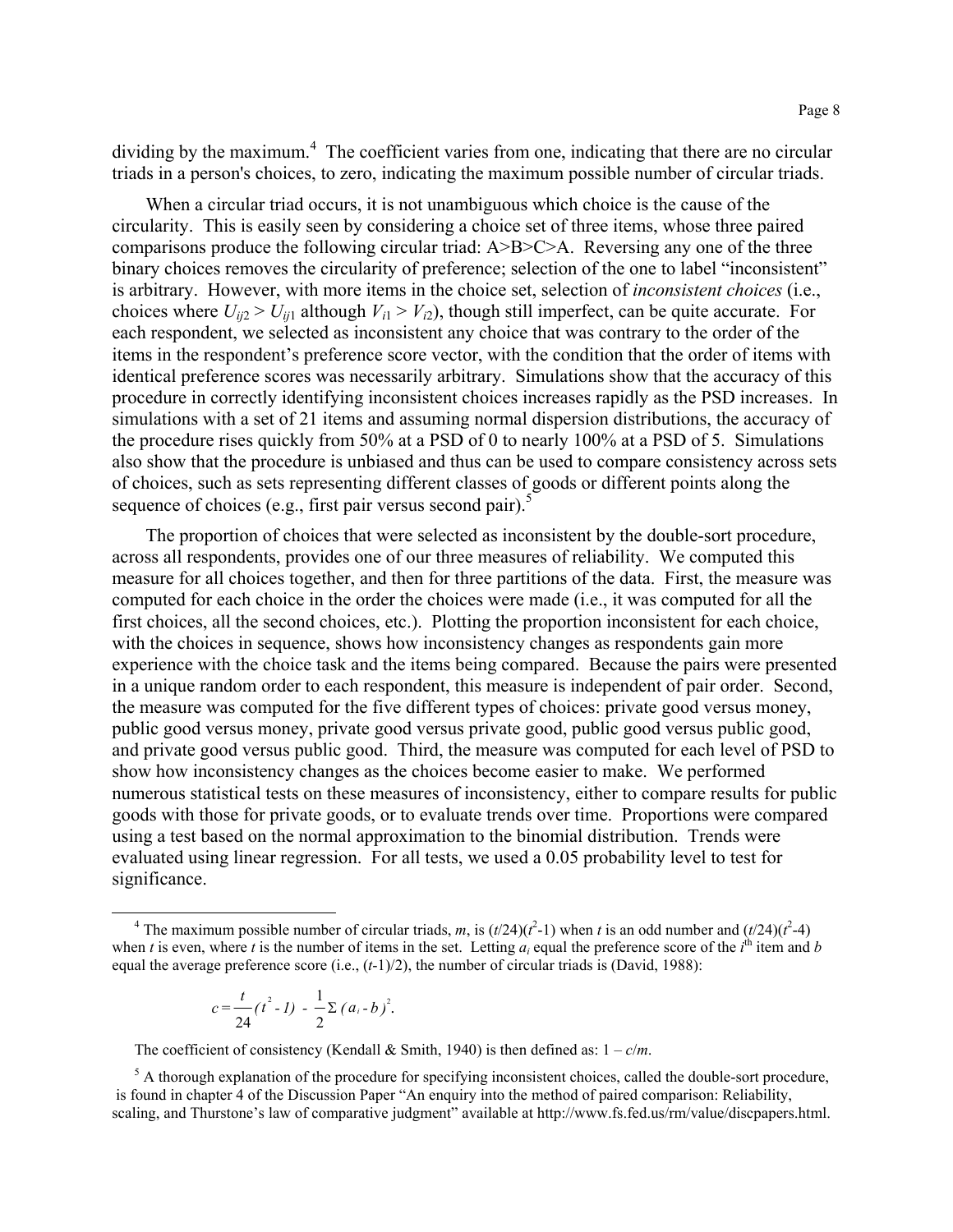Because our procedure is uncommon, we also used a more well-recognized method, a heteroscedastic probit implementation of the random utility model, to evaluate the reliability of respondents' choices. The probit analysis uses the variance of the disturbance term (*ε*, equation 1) as the measure of inconsistency (DeShazo and Fermo, 2002; Swait and Adamowicz, 1996). This approach confirmed the findings obtained based on our simple decision rule for isolating inconsistent choices, both in examination of changes in inconsistency with sequence and in comparing inconsistency of public and private good choices. The details of the heteroscedastic probit analysis are found in the Appendix.

Finally, our third measure of reliability uses the repeats of originally consistent choices. (For completeness, we also present the data on the repeats of inconsistent pairs.) *Choice switching* (i.e., choosing one item initially and the other item upon retrial) when an originally consistent choice was made indicates a lack of reliability.

#### **Results**

Results from the original choices are presented in subsections  $4.1 - 4.5$ , followed by results from the repeated choices in subsection 4.6. All results shown in figures or reported in tables are based on the full set of 979 respondents.

#### *Coefficient of Consistency*

Coefficients of consistency were computed for each respondent. The mean coefficients of the three studies range from 0.908 to 0.915, and the median coefficients range from 0.927 to 0.939. In each set, the median exceeds the mean, as the means are sensitive to the relatively low coefficients of a minority of respondents in each set (Figure 1). The overall median coefficient is 0.93; 95% of the respondents had a coefficient of at least 0.77.

#### *Change in Consistency with Sequence*

Across the three studies, 7.2% of the choices were inconsistent with respondents= dominant preference orders as determined using the double-sort procedure. To examine how this inconsistency varies over time, the proportion of choices that were inconsistent was computed for each choice in sequence (i.e., all first choices, all second choices, etc.). As Figure 2 shows, inconsistency drops from 15% for the first choice to about 7% by the  $30<sup>th</sup>$  choice, and then drops only slightly more after that (all three studies show the same pattern). The drop in inconsistency that occurs over the first 30 pairs is highly significant (df = 29,  $F = 116.06$ ,  $p \le 0.01$ ), but the slight drop from the 31<sup>st</sup> to the 100<sup>th</sup> choice is not significant (df = 29, F = 2.95, p = 0.09).<sup>6</sup> A minimum level of inconsistency, which is roughly 6.5% for these data (Figure 2), is always expected, largely because some of the choices are between items of roughly equal desirability (i.e., they are close calls). Because each respondent encountered the choices in a unique random order, Figure 2 is not dependent on the nature of the particular items that were first encountered. The drop in inconsistency over time suggests that respondents were fine-tuning or firming up the

<sup>&</sup>lt;sup>6</sup> Figures of choices by sequence show only the first 100 choices, which is sufficient to depict the trend and avoids including later choices, some of which are based on only a subset of the respondents (as shown in Table 1, the total number of choices varied by study). In any case, we found no trends in proportion inconsistent past the 100th choice (e.g., no evidence of fatigue, which could cause an increase in inconsistency).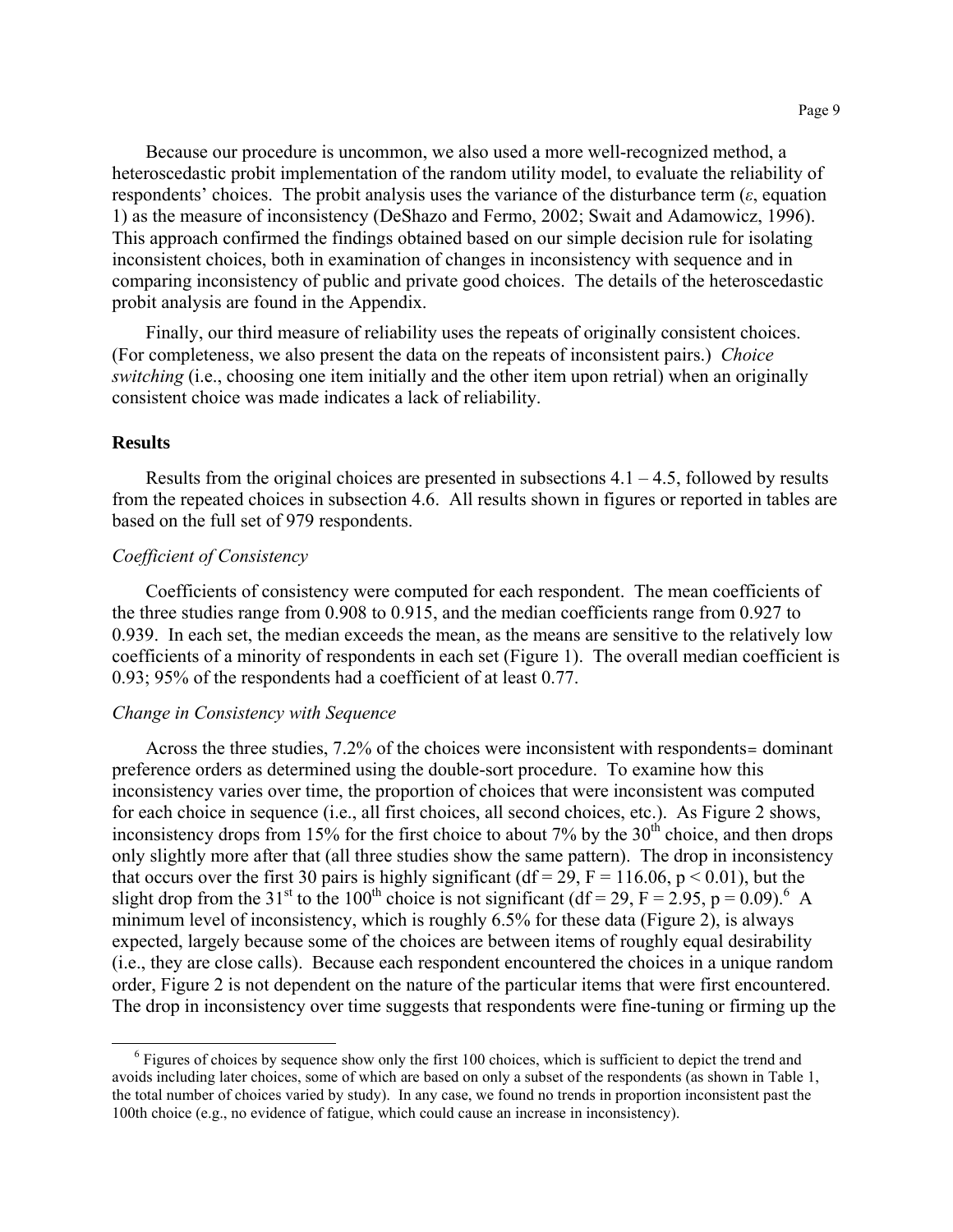preferences with which they began the PC exercise.

The changing consistency with sequence depicted in Figure 2 suggests that respondents were narrowing the magnitudes of the random components of their preference distributions (*ε*) over the course of the session, but it does not eliminate the possibility that respondents' preferences (*V*) were also changing with sequence. The sample sizes of the three studies are insufficient for computing average preference scores for each item for each choice in the sequence of choices, but we can compare *V*s from sets of choices, such as sets of early versus late choices. A comparison of the *V*s estimated from the first 30 choices with those estimated from choices 71-100 produced correlations of early versus late *V*s ranging from 0.96 to 0.99 across the three studies, indicating very little shift in preferences with sequence, thus supporting the claim that only the disturbance terms were changing over the course of the sessions.

#### *Response Time*

Mean response (decision) times for the first six choices were 29, 10.0, 8.0, 6.7, 6.3, and 6.0 seconds. Response time continued to drop at a decreasing rate until about halfway through the choices, when it stabilized at about 2.4 seconds. Response times were longer for inconsistent than for consistent choices. Indeed, for every one of the first 100 choices, inconsistent choices took more time on average than did consistent choices (Figure 3), a result that is extremely unlikely to occur by chance alone. On average, consistent choices took 3.4 seconds and inconsistent choices took 4.7 seconds.

#### *Inconsistency and Preference Score Difference*

Figure 4 shows that inconsistency decreases rapidly with  $PSD$ .<sup>7</sup> Fifty percent of the choices are inconsistent at a zero PSD, as expected. Inconsistency drops to 1% by a PSD of 8. Seventytwo percent of all inconsistent choices occurred at a  $PSD \leq 2$ . The fact that inconsistency drops to near zero for choices of high PSD indicates that mistakes, which would not be restricted to choices of low PSD, are not a major cause of inconsistent choices. The fact that 72% of the inconsistent choices occur at a  $PSD \leq 2$  suggests that most inconsistent choices result from indifference or near indifference.

Further, mean response time dropped monotonically with mean PSD, from 5 seconds at PSD  $= 0$  to about 2 seconds at  $PSD = 20$ , indicating that people labor more over close calls than obvious ones.<sup>8</sup> That close calls are the most difficult ones is, of course, not news to anyone who has fretted over a choice between two equally good options.

Although most inconsistent choices involve close calls, a substantial amount (28%) of the inconsistent choices occurred at PSD > 2, indicating a rather high degree of imprecision. The data show that many of these inconsistent choices were produced by a minority of respondents. For example, one-half of the inconsistent choices of PSD > 2 were produced by the 20% of the respondents with the lowest coefficients of consistency, as might be anticipated from Figure 1.

 $\frac{1}{7}$ <sup>7</sup> Because the Clarke (1999) data set includes only 18 items, the contribution to Figure 4 from that data set is limited to PSDs of from 0 to 17.

<sup>&</sup>lt;sup>8</sup> Response time increases not only with the closeness of the items being compared. In a related study, of choices between lotteries, Wilcox (1993) found that decision time increased with the complexity of the lotteries.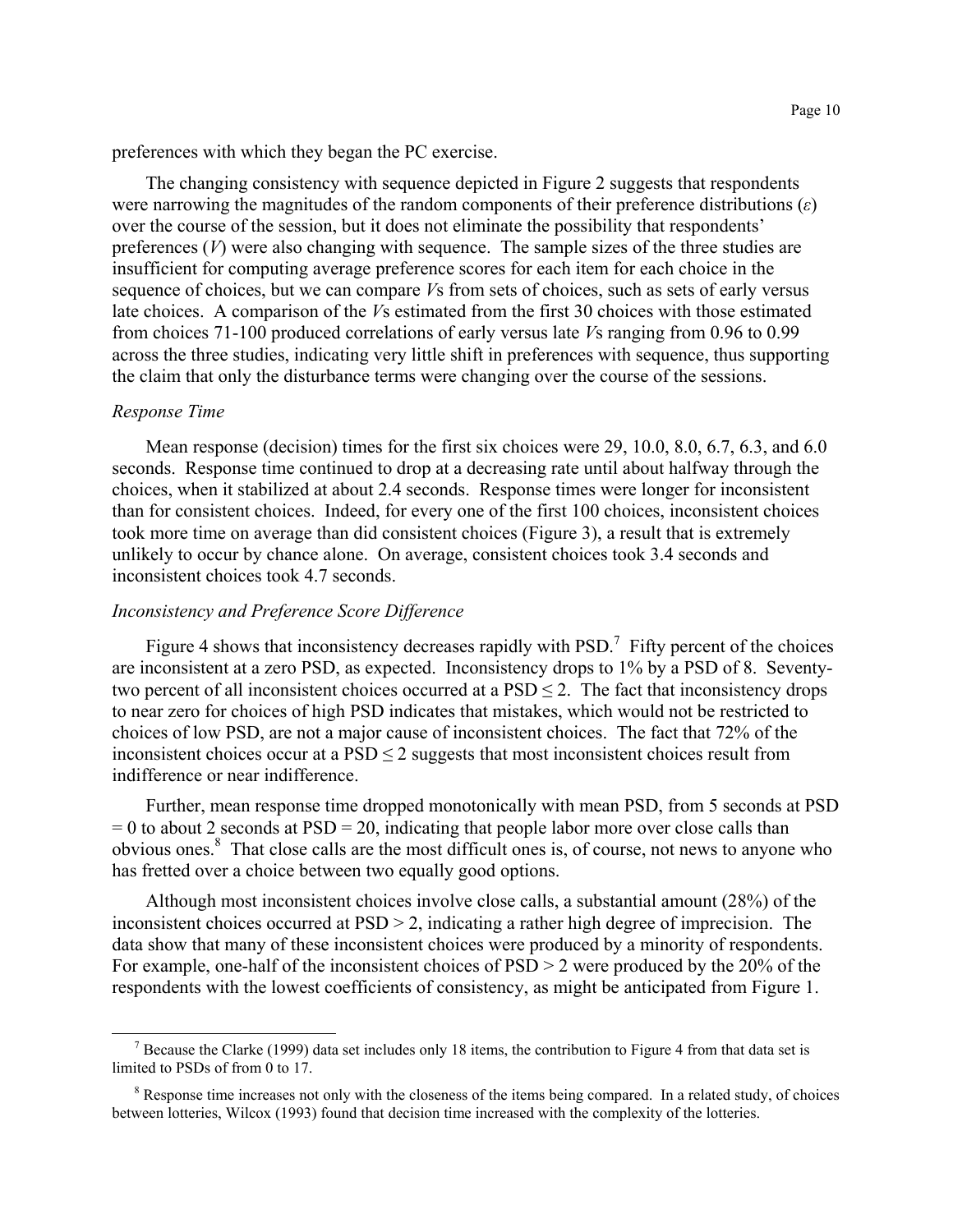The finding that over one quarter of the inconsistent choices involve pairs with a rather large PSD, and that mistakes account for very few of the inconsistent choices, raises the question: when do these high PSD inconsistent choices occur? Are they sprinkled evenly over the sequence of pairs, or are they concentrated among the first few pairs? As shown in Figure5, inconsistent choices of higher PSD are more common early in the sequence. The mean PSDs of the first few pairs are near 3, mean PSD drops over the first 30 pairs or so, and after the  $30<sup>th</sup>$  pair the mean PSDs are nearly all below 2, averaging 1.73. Regression shows that the slope of the straight line fitted for first 30 points is significantly negative (df = 29,  $F = 52.54$ , p < 0.01), and that the subsequent points show no slope (df = 69, F = 1.65, p = 0.20). If we accept the conceptual model of the choice process represented by equation 1, this finding suggests again that respondents begin the exercise with relatively imprecise values (i.e., relatively large disturbance terms *ε*) and that the disturbance gradually narrows as respondents gain experience with the items in the course of comparing them.

Also shown in Figure 5 are the mean PSDs of the consistent choices. These mean PSDs are considerably larger than those of the inconsistent choices, averaging 6.78 across the first 100 pairs in comparison to 1.90 for the inconsistent choices. Mean PSD is larger for consistent choices because choices for pairs with a large PSD tend to be consistent. There is no trend in mean PSD over sequence for the consistent choices.

#### *Separating Public and Private Goods*

Separating the public good choices from the private good choices shows that both classes of goods follow the pattern shown in Figure 2, but that the degree of inconsistency is slightly greater for public good than for private good choices (Figure 6). The public good choices are those involving only public goods or public goods and dollars, and the private good choices are those involving only private goods or private goods and dollars (thus, this breakdown ignores the choices comparing a public good with a private good). For 62 of the first 100 choices, public good choices were less consistent than private good choices (0.62 is significantly greater than 0.5). The greatest differences occur among the first 14 choices, but the tendency for inconsistency to be greater for public than for private goods persists throughout the sequence of choices. Ignoring sequence, 7.0% of the 64,946 public good choices and 6.5% of the 43,394 private good choices were inconsistent (the two percentages are significantly different).

Response times were also longer for public good choices, taking an average of 3.5 seconds compared with 3.3 seconds for private good choices. Although the difference is small, it was persistent; for example, mean public good response times were longer than mean private good response times for 86 of the first 100 choices.

Comparison of consistency across all five types of choices (Table 2) yields the following two observations. First, choices involving monetary amounts were the most consistent. Second, the greater inconsistency for public good choices than for private good choices, shown in Figure 6, holds for choices involving money (the 6.7% is significantly greater than the 6.2% in Table 2) but not for choices involving only goods (the 8.4% is not significantly smaller than the 8.6%).

#### *Choice Switching*

Recall that respondents repeated inconsistent choices and a random sample of ten consistent choices after they completed the initial set of paired comparisons. We compare choices for these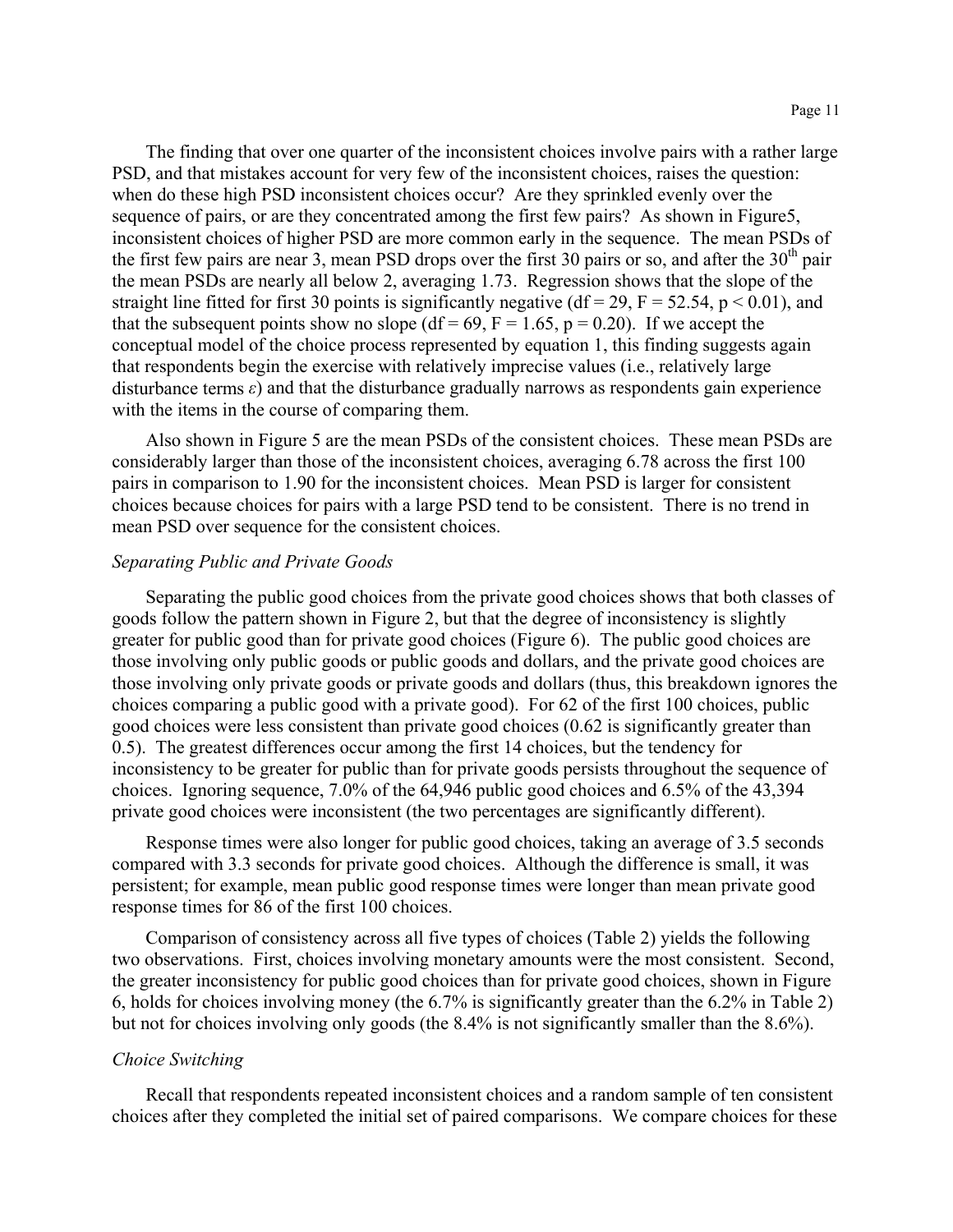repeated pairs with the choices made when the pairs were first presented. Across the three studies, 9,424 originally consistent choices were repeated, and 817 (8.7%) were switched on retrial. Similarly, 9,312 choices were originally inconsistent, and 5,524 of those (59%) were switched on retrial. Thus, the overall impression is that respondents tended to correct inconsistencies when repeating inconsistent pairs and apply consistent decision criteria when repeating consistent choices.

Figure 7 shows the proportion of choices switched on retrial as a function of the sequence in which the choices were originally encountered for the first 100 choices. For both originally inconsistent choices and originally consistent choices, the proportion switched drops with sequence. This drop is obvious in the figure for inconsistent choices, but it also exists for consistent choices, as separate regressions produced significant negative slopes for both sets of choices (for inconsistent choices df = 99, F = 121.17,  $p < 0.01$ ; for consistent choices df = 99, F  $= 17.91$ ,  $p < 0.01$ ). The negative slopes indicate that switching becomes less likely the more recently the original choice was made. Assuming independence between original and repeated choices, this finding suggests that respondents become more fixed in their preferences as they proceed through the exercise.<sup>9</sup>

Comparison of switching behavior of public good and private good choices provides another look at the relative reliability of such choices. As with Figure 6, the public good choices are those involving only public goods or public goods and dollars, and the private good choices are those involving only private goods or private goods and dollars. On average, 30.2% of the private good choices and 34.4% of the public good choices were switched on retrial, a small but significant difference.

#### **Discussion**

We examined the reliability of a large set of PC choices involving public and private goods. The private goods included a variety of consumer items, and the public goods included both pure and congestible public goods. There are five principal findings.

First, inconsistency, resulting in intransitivity, is common in binary choices, whether comparing goods with other goods or goods with money amounts. Inconsistency varies substantially both across choices for a given respondent and across respondents. Inconsistency across choices is perhaps bothersome to the economic valuation practitioner but it is also useful, for it indicates the distance between the items being compared. Across respondents the degree of inconsistency varies from those who are remarkably consistent to those few who are very inconsistent. These are not new findings, but they add weight to the claim that preference imprecision or uncertainty is a legitimate source of error within the random utility maximization model, and that the standard assumption in utility theory that the consumer knows her preferences precisely is unrealistic.

 $\overline{\phantom{0}}$ <sup>9</sup> Based on the change with sequence found for the original choices (see Figs. 2-4), we must question the assumption of independence between original and repeated choices. Relaxing the independence assumption allows for the possibility that memory affected the retrial choices, if we also assume that more recent original choices are more likely to be remembered than earlier ones. Although this possibility cannot be ignored, the observation (Figure 7) that respondents typically reversed previously inconsistent choices (i.e., they did not simply remember and repeat the earlier choice) suggests that reliance on memory was at least not a dominant strategy during the retrials.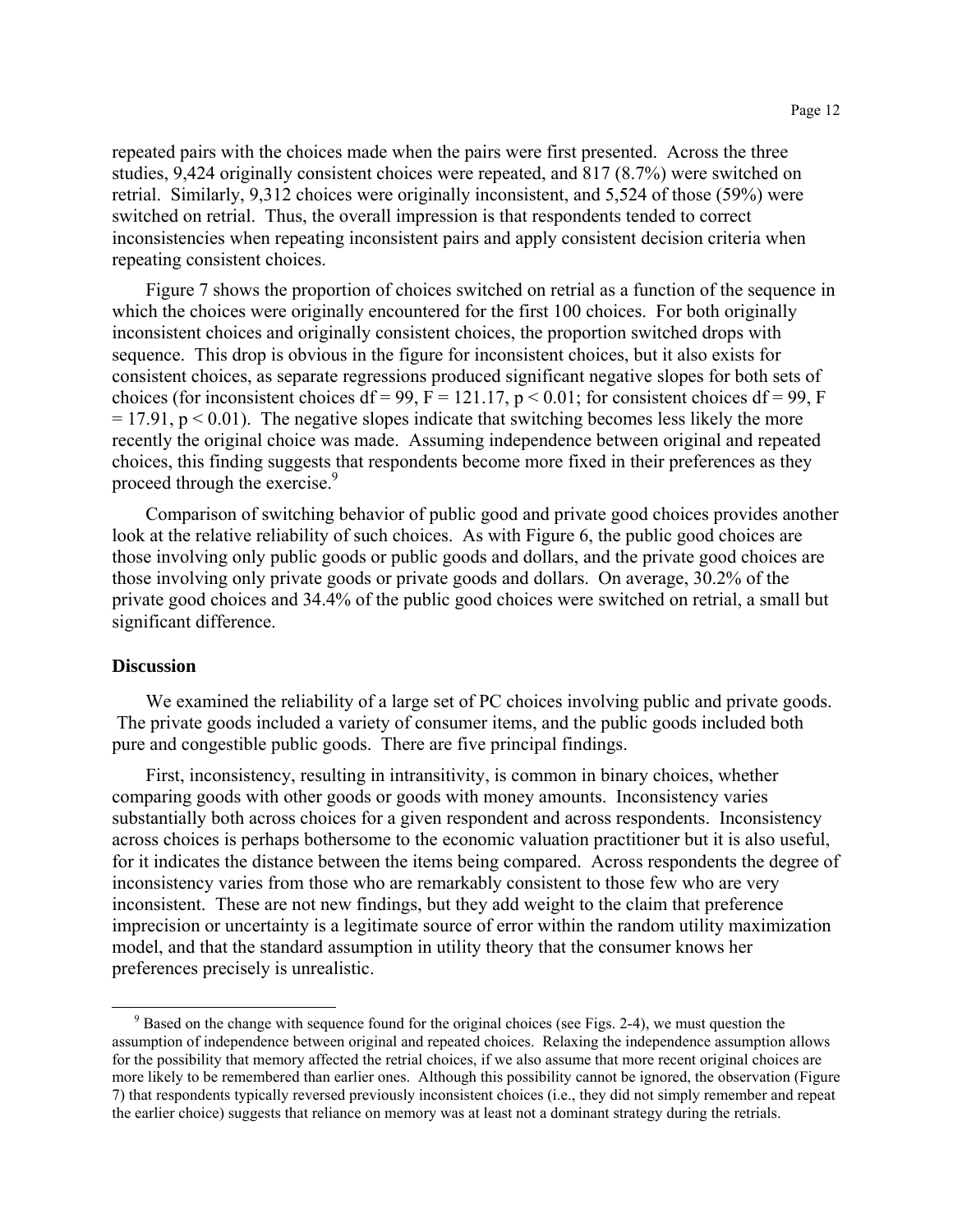Second, response time varies systematically across types of choices, being longer for early as opposed to later choices, inconsistent as opposed to consistent choices, and close calls as opposed to more obvious choices. If we accept response time as an indication of choice difficulty, we have some evidence that difficulty increases with closeness of the items in the pair, and that choices become less difficult with experience choosing among the goods.

Third, reliability improved dramatically over the course of the first 30 or so choices. Further, we found no evidence that values (*V*s) were changing. Respondents were apparently firming up their preferences as they considered additional choices involving the same items. In terms of equation 1, the variances of the disturbance distributions (*ε*) diminished with sequence. This finding supports the hypothesis that most respondents begin a hypothetical value exercise with relatively imprecise preferences about the items presented and that experience in expressing preference about the items helps to reduce that imprecision. This increasing precision is consistent with the notion of "value learning," a component of preference learning, proposed by Braga and Starmer (2005), but only in the limited sense of firming up of preferences, not in the sense of changing preferences.<sup>10</sup> The evidence implies that a valuation study that relies on only one choice per respondent, as is common in contingent valuation, for example, may be unduly limiting the reliability of its value estimate.

Increasing precision of preference (i.e., narrowing of *ε*) as respondents become more familiar with the items being compared is not the only explanation for the observed improvement in consistency with sequence. It is also possible that respondents gradually develop simplifying rules for making difficult choices and then use those rules for all choices except those for which there are overwhelming reasons to ignore the rule. One example of such a rule would be that people tend to cue on specific attributes. For example, a person might tend to choose a public good over a private good whenever the values of the two goods are similar. We suspect that some people do use simplifying rules, but we have no way of knowing how common such behavior is. Future research should strive to determine the relative importance of the different possible explanations for the improving consistency with experience choosing among the items.

The fourth finding is that reliability was generally greater for private good than for public good choices, and generally greater for choices involving a monetary amount than for choices comparing two goods. This is in contrast to the study by Kealy et al. (1990), who found a similar but insignificant difference for private versus public goods. We hypothesize that our findings reflect the degree to which people have experience trading such items. Monetary amounts were the most commonly traded items of the choice sets, and private goods are more commonly traded than public goods. Further, the private goods had specified prices, which may help to anchor their values. Lack of experience valuing an item may tend to widen the distribution of its value, leading to more close calls, and thus to more circular triads, inconsistent choices, and switches

<sup>&</sup>lt;sup>10</sup> Our findings on value learning bring to mind the controversy regarding the learning about one's preferences that occurs over repeated trials of some choice task (Braga and Starmer, 2005, cite many of the relevant papers). Some authors adhere to the *discovered* preference hypothesis proposed by Plott (1996), which maintains that stable (i.e., context independent) underlying preferences are discovered through sufficient repetition of a choice task that provides relevant feedback. Others counter, especially when dealing with unfamiliar goods, that labile (i.e., context dependent) preferences are *constructed* in the course of choosing (Gregory et al., 1993), and that repetition of the choice task in the same context will not alter the effects on preference of contextual cues. Unfortunately, because the task we presented to respondents involved no consequences and feedback, and because we did not specifically test for the effect of contextual cues, we can offer no insight on the controversy.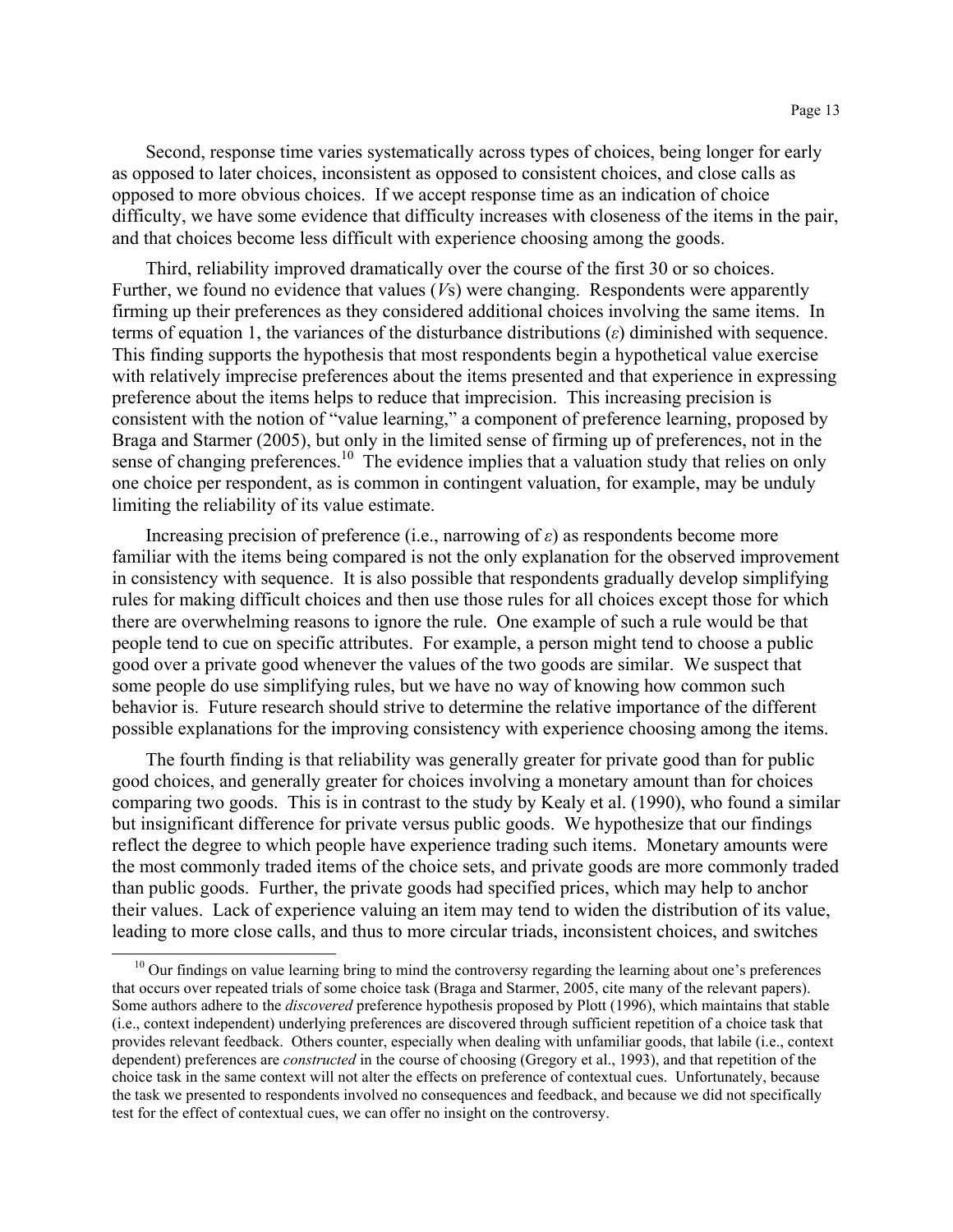on retrial.

Finally, the reliability for public good choices was only *slightly* lower than for the private good choices. Although we found significant differences in consistency between the two classes of goods, those differences were small. Based on this and earlier evidence, reliability of public good choices does not appear to be a major concern. The validity of the estimates of economic value of public goods is a separate issue.

#### **Appendix. Heterscedastic Probit Analysis of Results**

Analyzing the choices using a heteroscedastic probit model provides a check on the results obtained using the double-sort procedure. We examined both changes in consistency with sequence and differences between public and private goods.

#### *Method*

The probit analysis uses the variance of the disturbance term (*ε*, equation 1) as the measure of inconsistency (DeShazo and Fermo, 2002; Swait and Adamowicz, 1996). As the data are arranged in rows (r) and columns (c),  $P_{rc}$  represents the probability that the row item is chosen over the column item;  $P_{cr}$  represents the reverse. The disturbances across individuals are assumed to be independent and identically distributed (i.i.d.) normal random variables with a mean of zero and a constant variance  $\sigma_{\epsilon}^2$ , and heteroscedastic across choice occasion *j*. They are also assumed to be uncorrelated with *V*. Given these assumptions:

$$
Var(\varepsilon_1 - \varepsilon_2) = \sigma_1^2 + \sigma_2^2 - 2\sigma_1\sigma_2 = 2\sigma^2
$$
\n(3)

Particular attention was paid to the standard deviation of the disturbance term,  $\sigma_{s}(j)$ , and to the types of goods (public or private) involved in the choice.

The probability contribution to the likelihood function can now be constructed. For the choice between two goods, the probability of choosing the good in row *r* over the good in column *c* is:

$$
P_{rc} = P(U_{ijr} > U_{ijc}) = P(V_r + \varepsilon_{ijr} > V_c + \varepsilon_{ijc}) = P(\varepsilon_{ijr} - \varepsilon_{ijc} > V_c - V_r) = \Phi(V_r - V_c / \sqrt{2}\sigma_{\varepsilon}(j))
$$
(4)

where  $\Phi$  is the standard normal cumulative density function and  $\sqrt{2}\sigma_{\epsilon}(j)$  is the standard deviation of  $\varepsilon_{ijr} - \varepsilon_{ijc}$ . Similarly, when the item in column *c* is a monetary amount *x* the probability of choosing the good is:

$$
P_{rc} = P(U_{ijr} > U_c) = P(V_r + \varepsilon_{ijr} > x_c) = P(V_r - x_c > \varepsilon_{ijr}) = \Phi(V_r - x_c / \sigma_c(j))
$$
\n(5)

The heteroscedastic probit is assumed to change over choice occasion *j*; thus the standard deviation, or scale, is in general  $\sigma_s(j) = \lambda + \beta(1/j)$ . The scale is different depending whether the choice involves public or private goods. For a choice between either two public goods (*b*) or a public good and a dollar amount the scale is  $\sigma_{\varepsilon}(j) = (\lambda_b + \beta_b(1/j))$ . Similarly, for a choice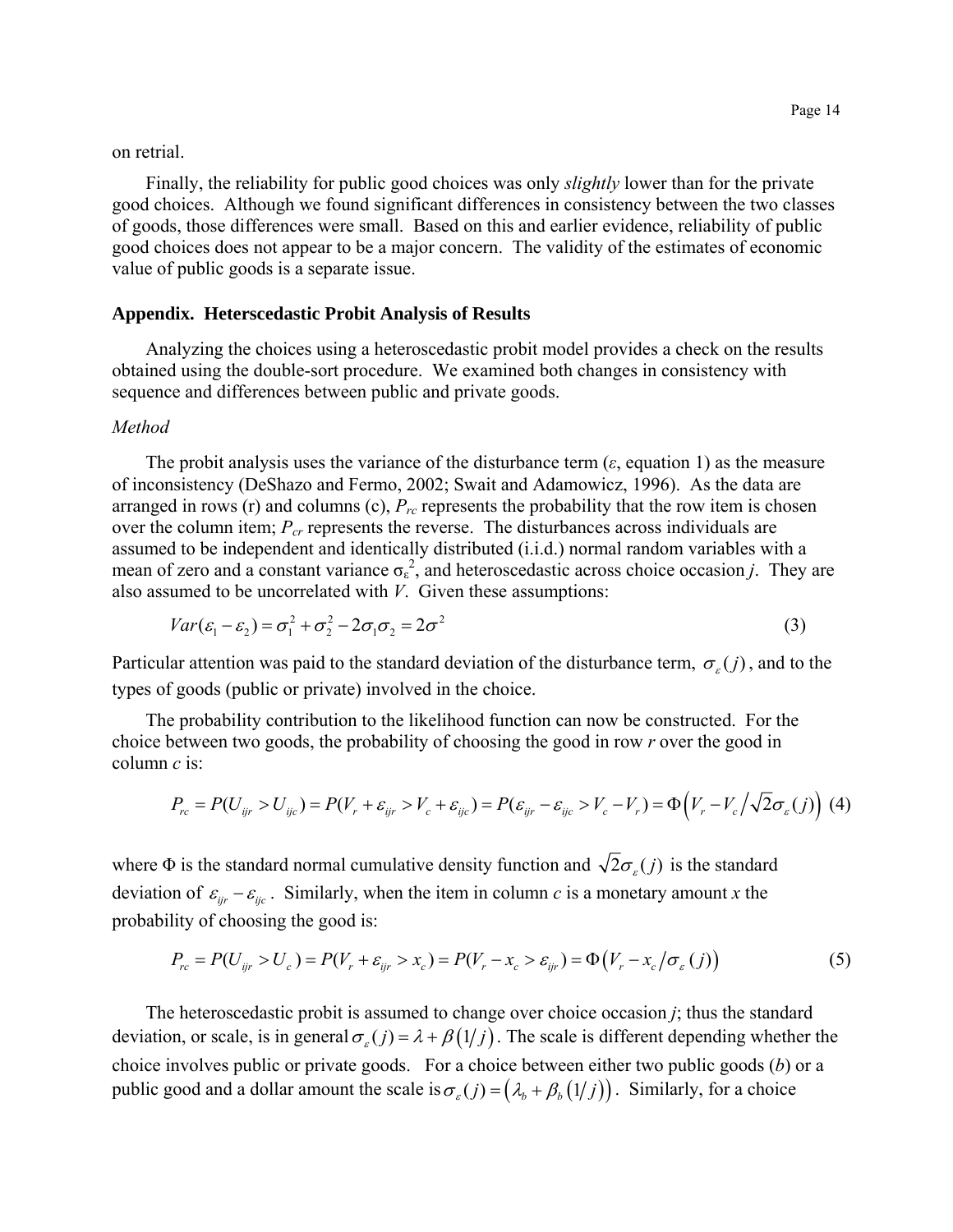involving private goods the scale is  $\sigma_{\varepsilon}(j) = (\lambda_p + \beta_p (1/j))$ . These specifications assume that i.i.d. holds within choice type so all public goods have the same scale and that choices between public goods have no covariance between them. Finally, for the choice between a public good and a private good the scale is  $\sigma_{\varepsilon}(j) = \sqrt{(\lambda_b + \beta_b (1/j))^2 + (\lambda_p + \beta_p (1/j))^2}$ , which maintains the independence assumption but relaxes the identical assumption.

The sample is pooled over individuals *i* and choice occasions *j* for each item. The likelihood function takes the form:

$$
L(y_{ijk}; V_k, \lambda_b, \beta_b, \lambda_p, \beta_p) = \prod_{i}^{N} \prod_{j}^{J} P_{rc}^{1-y_{ijk}} P_{cr}^{y_{ijk}}
$$
(6)

where the dependent variable  $y_{ijk}$  equals 0 if the row item is chosen and 1 if the column item is chosen.<sup>11</sup> Note that the item index  $k$  equals  $r$  or  $c$ .

Interpretation of these parameters is as follows. Researcher error,  $\lambda$ , is hypothesized to be constant. This parameter will also pick up any constant error generated by the respondent. A significant *β* coefficient implies a significant magnitude of preference imprecision or uncertainty, as it represents a significant change in the scale of the model through choice sequence. As no other aspects of the session are changing, a positive *β* represents learning while a negative *β* represents fatigue or boredom. The hypothesis to be tested is  $H_0$ :  $\beta = 0$ , which implies that choice sequence has no effect the scale of the model.

The hypothesis of equal scale for public and private goods ( $H_o: \lambda_b = \lambda_p = \lambda$ ;  $\beta_b = \beta_p = \beta$ )

was tested with a likelihood ratio test comparing a model that assumes only a single parameterization is necessary with the alternative that scale differs between public and private good choices.

#### *Results*

The coefficient *β* of the log-likelihood function was found to be significantly positive for the full set of choices and for both the public and private subsets (Table A1). Figure A1 shows the parameterized values of the scale for each choice occasion. Because a significant reduction has been found in the scale of the model, representing the dispersion of the sample valuation distribution, preference refinement (reduction in preference imprecision or fine tuning) is supported.

The levels of preference imprecision measured by the standard deviation of the disturbance term suggests that consistency is lower for choices involving public goods than those involving private goods (see Figure A1). The unrestricted likelihood function allows the public and private parameters to be estimated separately. Conversely, the restricted likelihood function only allows

 $11$  Identical items appearing across the three studies are combined into a single item. For example, the Clean Air Arrangement is described identically in each study, therefore in the likelihood function only a single alternative specific constant is estimated for this item rather than four. As the estimation of these parameters is not the primary interest of this paper, this is used to reduce the necessary computational requirements for the estimation of the heteroscedastic probit.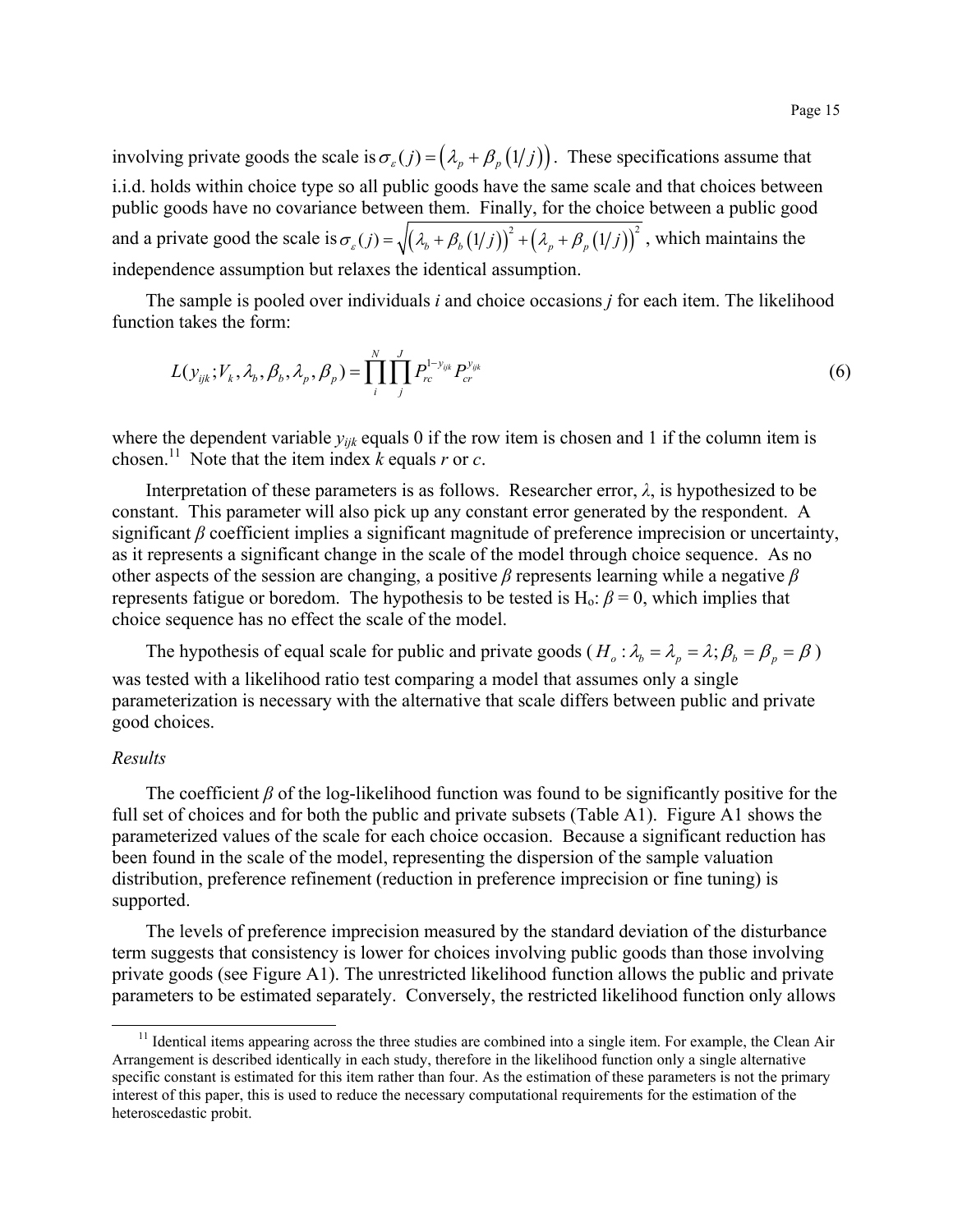a single parameterization estimating a single scale for public and private goods (this is the pooled model in Table A1). The unrestricted log likelihood is  $\ln L_u = -67,608$  and the restricted log likelihood is  $\ln L_r = -69,173$ ; thus  $-2[\ln L_r - \ln L_u] = 3130$ . This easily exceeds the 95% confidence level necessary to reject the null hypothesis,  $\chi^2$  = 5.99. Thus, using a very different procedure we confirm the earlier findings that consistency improves with sequence and that choices involving public goods are less consistent than choices involving private goods.

#### **References**

- Ben-Akiva, M., & Lerman, S. R. 1985. *Discrete Choice Analysis: Theory and Application to Travel Demand*. Cambridge, MA: Massachusetts Institute of Technology.
- Bock, R. D., & Jones, L. V. 1968. *The Measurement and Prediction of Judgment and Choice*. San Francisco, CA: Holden-Day, Inc.
- Bockstael, N. E., & Strand, I. E., Jr. 1987. The effect of common sources of regression error on benefit estimates. *Land Economics* 63(1): 11-20.
- Braga, J., & Starmer, C. 2005. Preference anomalies, preference elicitation and the discovered preference hypothesis. *Environmental and Resource Economics* 32(1): 55-89.
- Brown, T. C., & Peterson, G. L. 2003. Multiple good valuation. In P. A. Champ & K. Boyle & T. C. Brown (Eds.), *A Primer on Non-market Valuation*, pp. 221-258. Norwell, MA: Kluwer Academic Publishers.
- Carson, R. T., Wright, J., Carson, N., Alberini, A., & Flores, N. 1994. *A Bibliography of Contingent Valuation Studies and Papers*. La Jolla, CA: Natural Resource Damage Assessment, Inc.
- Clarke, A., Bell, P. A., & Peterson, G. L. 1999. The influence of attitude priming and social responsibility on the valuation of environmental public goods using paired comparisons. *Environment and Behavior* 31(6): 838-857.
- Cummings, R. G., Brookshire, D. S., & Schulze, W. D. (Eds.). 1986. *Valuing Environmental Goods: An Assessment of the Contingent Valuation Method*. Totowa, NJ: Rowman and Allanheld.
- David, H. A. 1988. *The Method of Paired Comparisons* (Second ed. Vol. 41). New York, NY: Oxford University Press.
- Fechner, G. T. 1860. *Elemente der Psychophysik*. Leipzip: Breitkopf and Hartel.
- Gregory, R., Lichtenstein, S., & Slovic, P. 1993. Valuing environmental resources: A constructive approach. *Journal of Risk and Uncertainty* 7: 177-197.
- Hausman, J. A., & Wise, D. A. 1978. A conditional probit model for qualitative choice: discrete decisions recognizing interdependence and heterogeneous preferences. *Econometrica* 46(2): 403-426.
- Hicks, J. R. 1956. *A Revision of Demand Theory*. London: Oxford University Press.
- Jorgensen, B. S., Syme, G. J., Smith, L. M., & Bishop, B. J. 2004. Random error in willingness to pay measurement: a multiple indicators, latent variable approach to the reliability of contingent values. *Journal of Economic Psychology* 25(1): 41-59.
- Kealy, M. J., Montogmery, M., & Dovidio, J. F. 1990. Reliability and predictive validity of contingent values: Does the nature of the good matter? *Journal of Environmental Economics and Management* 19: 244-263.
- Kendall, M. G., & Smith, B. B. 1940. On the Method of Paired Comparisons. *Biometrika* 31: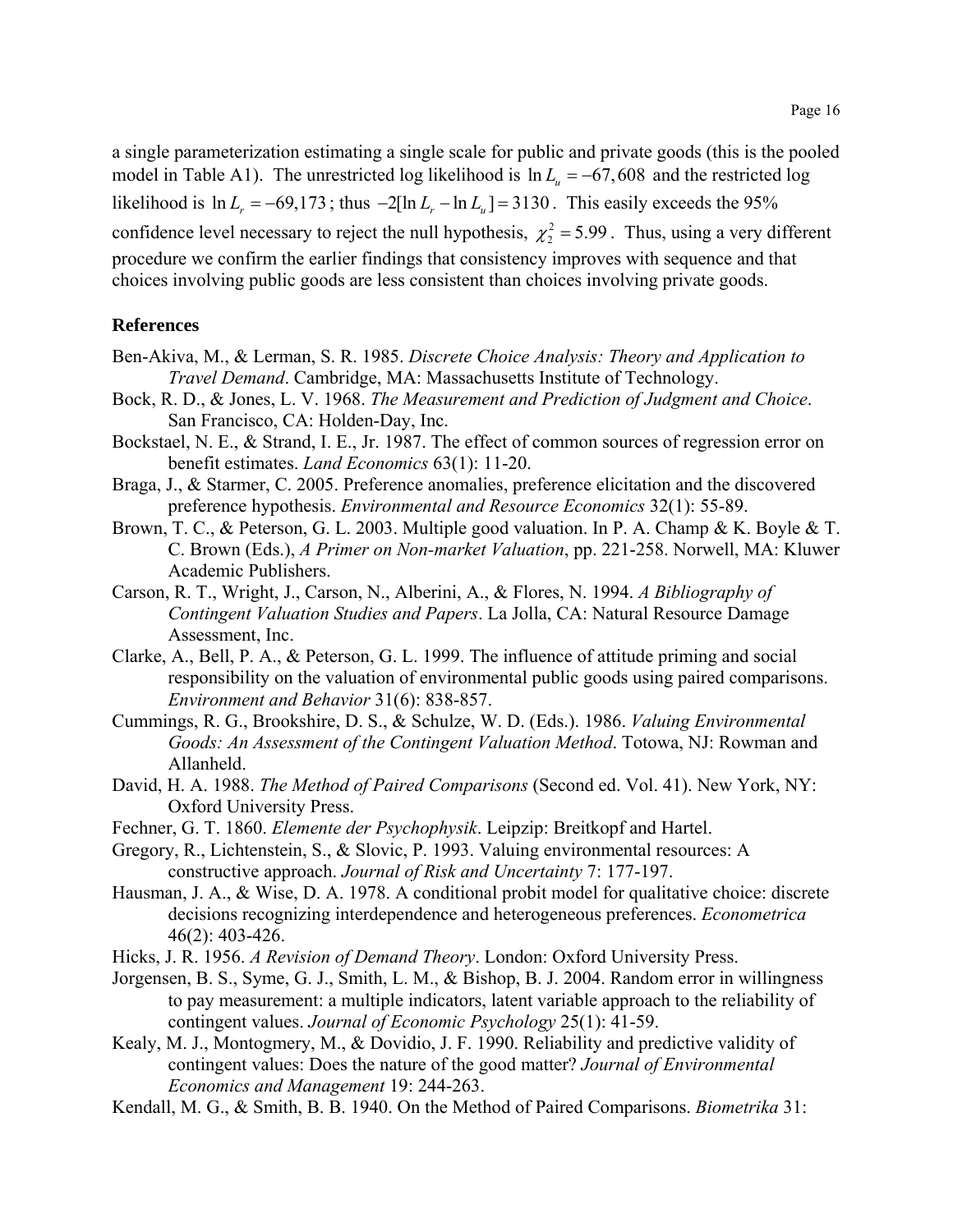324-345.

- Li, C.-Z., & Mattsson, L. 1995. Discrete choice under preference uncertainty: an improved structural model for contingent valuation. *Journal of Environmental Economics and Management* 28: 256-269.
- Marschak, J. 1959. *Binary-choice constraints and random utility indicators.* Paper presented at the Mathematical Methods in the Social Sciences.
- McConnell, K. E., Strand, I. E., & Valdes, S. 1998. Testing temporal reliability and carry-over effect: the role of correlated responses in test-retest reliability studies. *Environmental and Resource Economics* 12(3): 357-374.
- McFadden, D. 2001. Economic choices. *American Economic Review* 91(3): 351-378.
- Peterson, G. L., & Brown, T. C. 1998. Economic valuation by the method of paired comparison, with emphasis on evaluation of the transitivity axiom. *Land Economics* 74(2): 240-261.
- Plott, C. R. 1996. Rational individual behavior in markets and social choice processes: the discovered preference hypothesis. In K. Arrow & E. Colombatto & M. Perleman & C. Schmidt (Eds.), *Rational foundations of economic behavior*, pp. 225-250. London: Macmillan and St. Martin's.
- Rieskamp, J., Busemeyer, J. R., & Mellers, B. A. 2006. Extending the bounds of rationality: Evidence and theories of preferential choice. *Journal of Economic Literature* 44(3): 631- 661.
- Thurstone, L. L. 1927. A law of comparative judgment. *Psychology Review* 34: 273-286.
- Thurstone, L. L., & Chave, E. J. 1929. *The Measurement of Attitude*. Chicago, IL: University of Chicago Press.
- Torgerson, W. S. 1958. *Theory and Methods of Scaling*. New York, NY: John Wiley & Sons. Tversky, A. 1969. Intransitivity of preferences. *Psychology Review* 76(1): 31-48.
- Wilcox, N. T. 1993. Lottery chance: incentives, complexity and decision time. *The Economic Journal* 103: 1397-1417.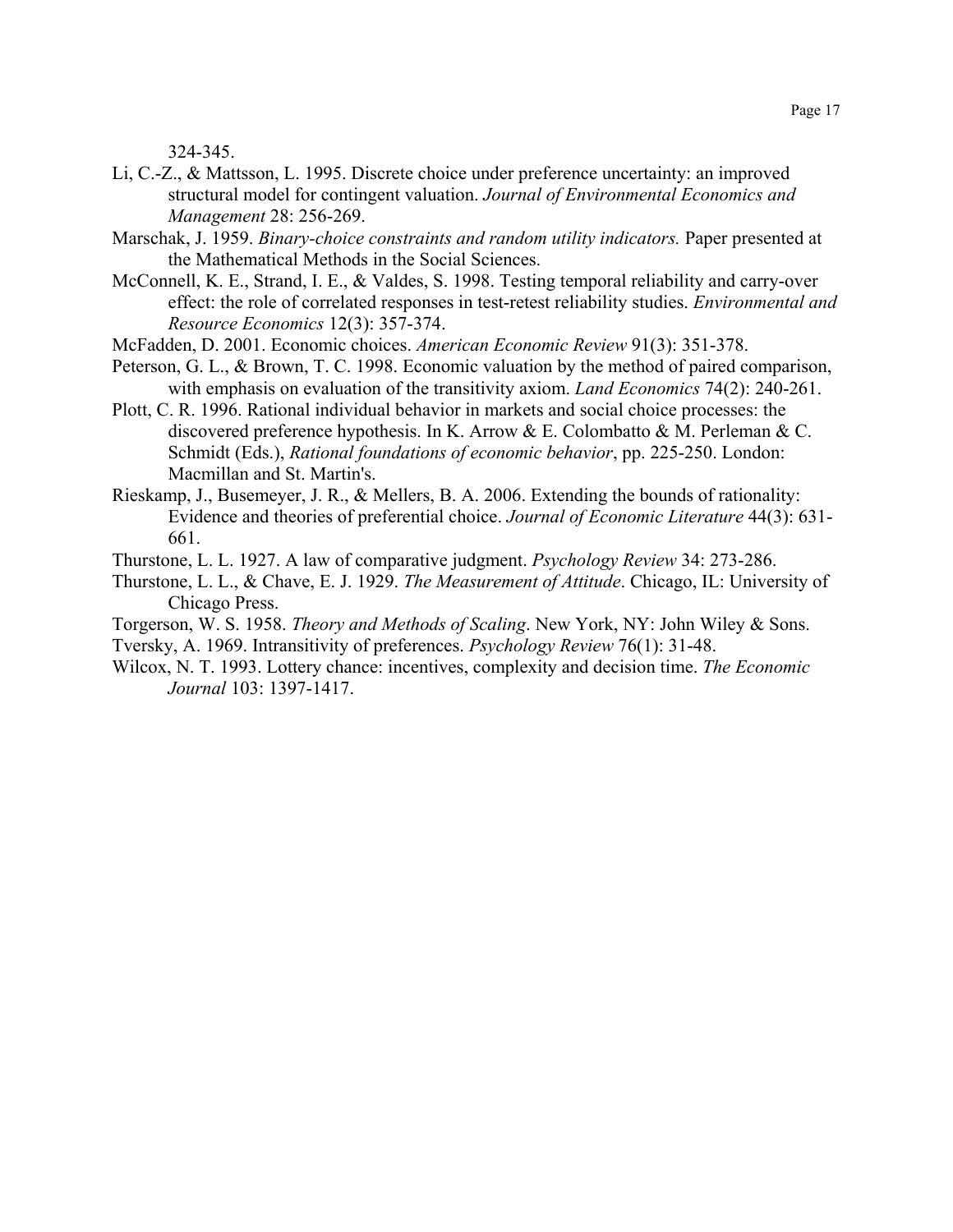# **Tables**

# Table 1

### Data sources

| Study                     | Number of   | Number of goods |                | Number of        | Number of                 |
|---------------------------|-------------|-----------------|----------------|------------------|---------------------------|
|                           | respondents | Public          | Private        | money<br>amounts | choices per<br>respondent |
| Birjulin (1997)           | 189         | 6               | 4              | 11               | 155                       |
| Clarke et al. (1999)      | 463         | 5               | 4              | 8                | 108                       |
| Peterson and Brown (1998) | 327         | 6               | $\overline{4}$ | 11               | 155                       |
| Total                     | 979         |                 |                |                  |                           |

# Table 2

Occurrence of inconsistency by type of choice, for pooled data

| Type of choice                | Number of<br>choices | Percent<br>inconsistent |
|-------------------------------|----------------------|-------------------------|
| Private good vs. money        | 37,520               | 6.2                     |
| Public good vs. money         | 52,576               | 67                      |
| Private good vs. private good | 5,874                | 8.6                     |
| Public good vs. public good   | 12,370               | 84                      |
| Private good vs. public good  | 21,644               | 90                      |
| All choices                   | 129,984              | 72                      |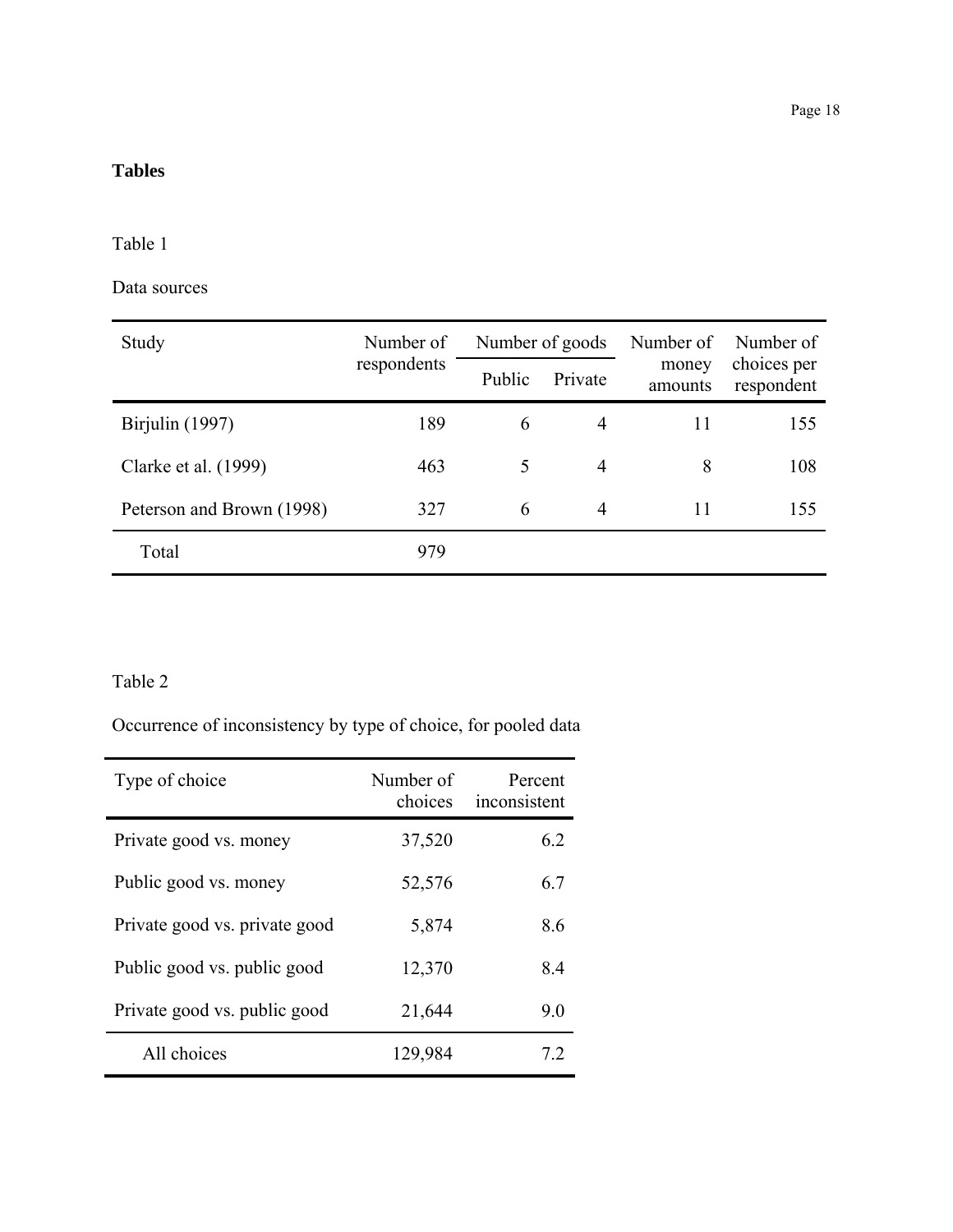Table A1

| Coefficient | Private | Public | Pooled  |
|-------------|---------|--------|---------|
| λ           | 230     | 530    | 393     |
|             | (86.6)  | (83.3) | (121.7) |
| ß           | 327     | 394    | 379     |
|             | (6.6)   | (5.2)  | (8.0)   |

Probit estimates (t-statistics in parentheses)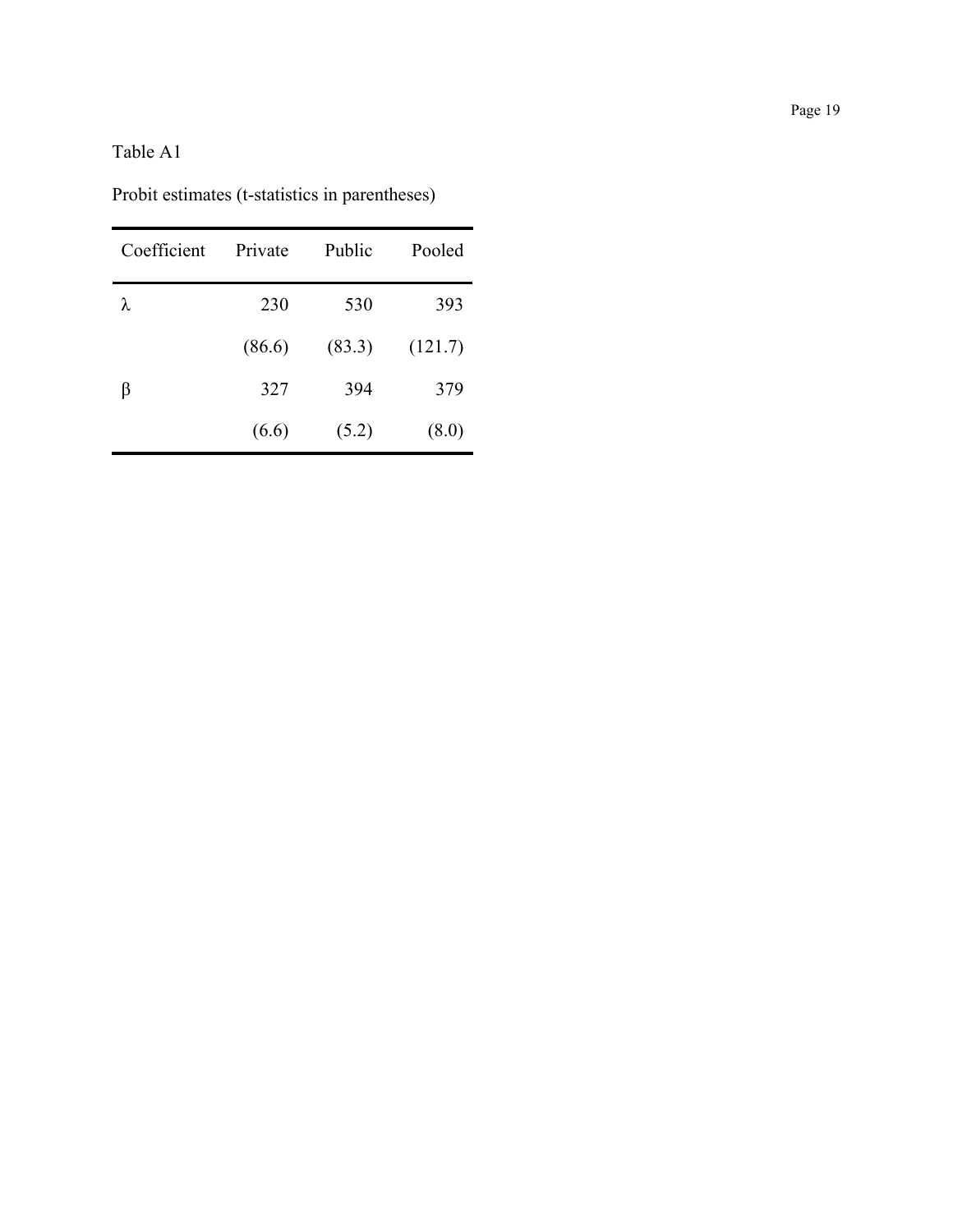### **Figures**

Figure 1. Distribution of respondent reliability



Figure 2. Proportion of respondents making an inconsistent choice, first 100 choices

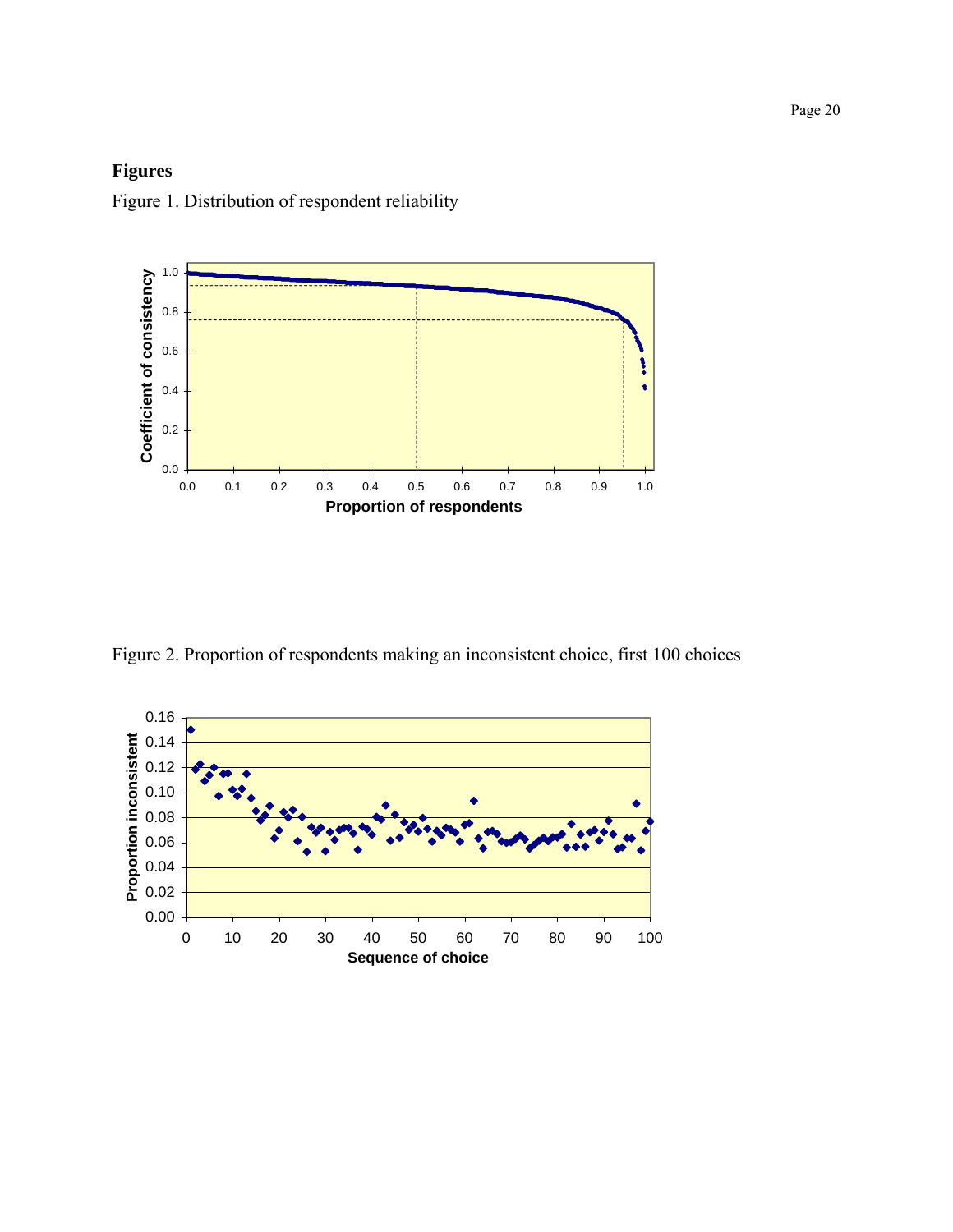

Figure 3. Mean response time,  $2<sup>nd</sup>$  through  $100<sup>th</sup>$  choice

Figure 4. Inconsistency versus preference score difference

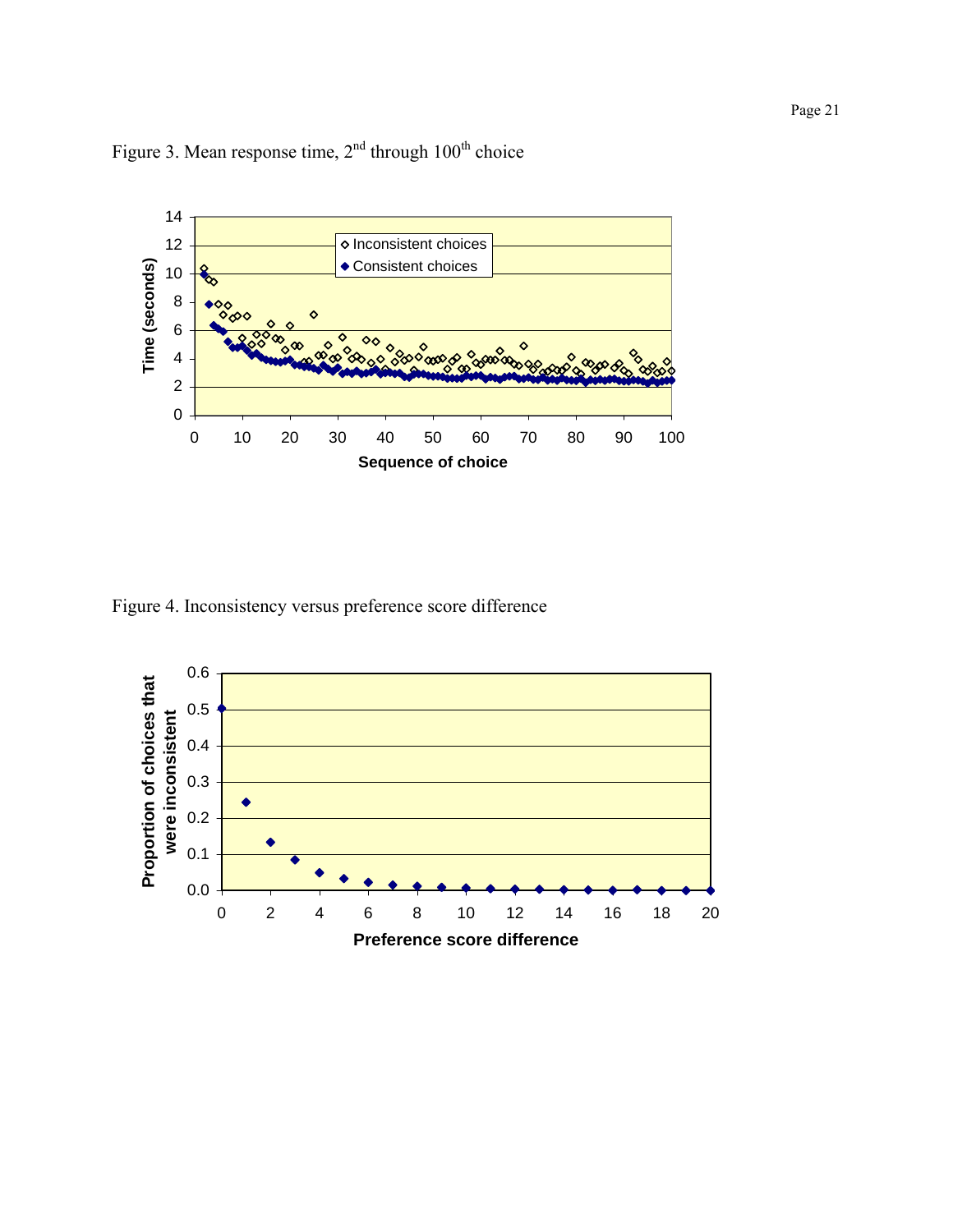

Figure 5. Mean preference score difference, first 100 choices

Figure 6. Proportion of respondents making an inconsistent choice, for public and private good choices, first 100 choices